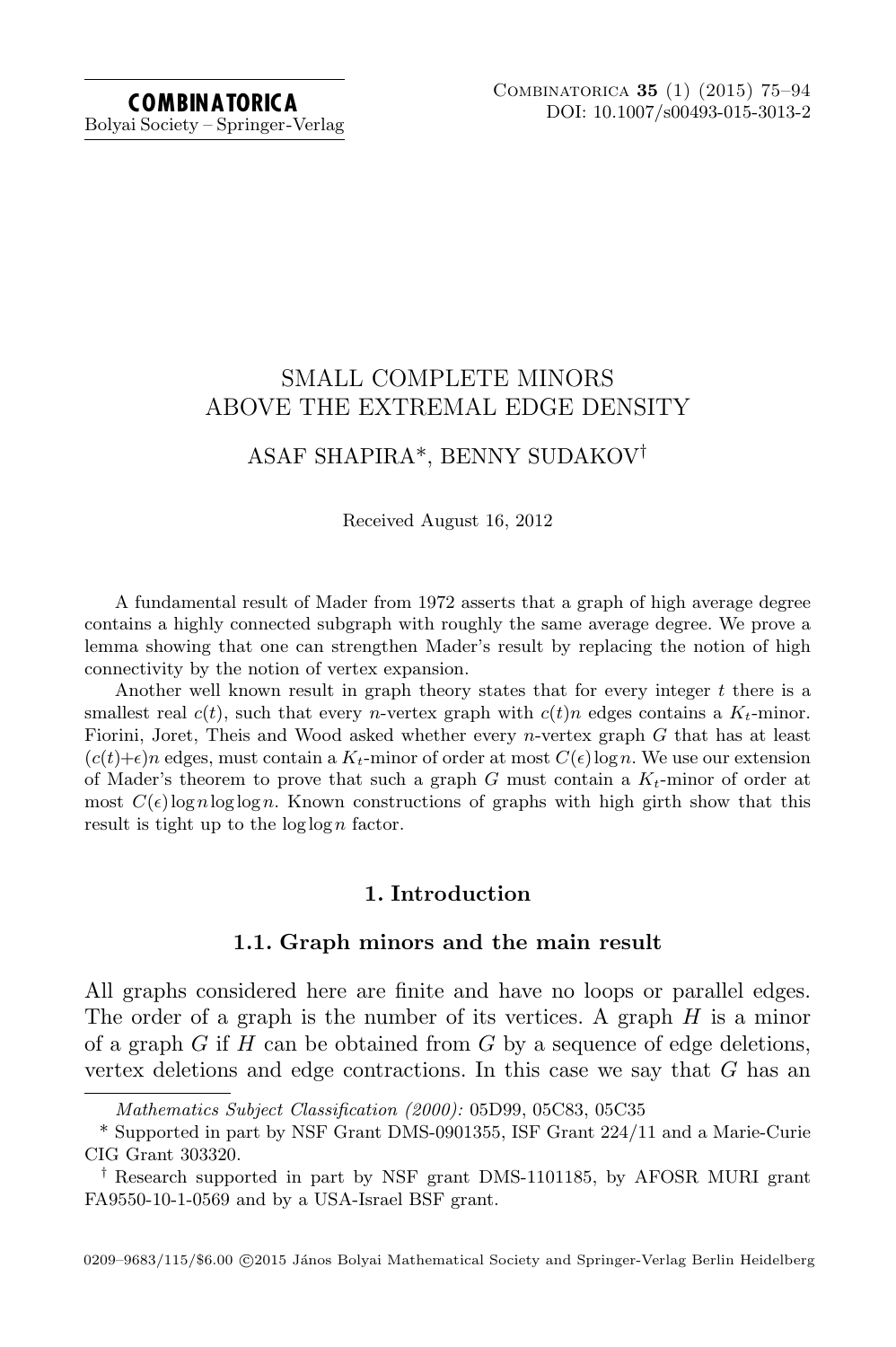H-minor. Let  $K_t$  denote the complete graph on t vertices. Since we will be mainly interested in  $K_t$ -minors it will be easier for us to use the following equivalent definition of a  $K_t$ -minor. A graph G has a  $K_t$ -minor if G contains t vertex disjoint connected subgraphs  $S_1, \ldots, S_t$  and  $\binom{t}{2}$  $\binom{t}{2}$  paths  $(P_{i,j})_{1 \leq i < j \leq t}$ , such that  $P_{i,j}$  connects  $S_i$  to  $S_j$ , each path  $P_{i,j}$  is disjoint from all sets  $S_k$ with  $k \neq i, j$ , and the paths  $P_{i,j}$  are internally vertex disjoint, that is,  $P_{i,j}$ can only intersect with  $P_{i,j'}$  or  $P_{i',j}$  at its endpoint vertices. This  $K_t$ -minor is called topological if each subgraph  $S_i$  consists of a single vertex.

The notion of minor is undoubtedly one of the most well studied topics in graph theory. A central result in this area states that a linear number of edges is enough to force the appearance of a  $K_t$ -minor. Formally, for every integer t≥3 define

<span id="page-1-1"></span>(1) 
$$
c(t) = \min\{c \colon d(G) \ge c \text{ implies that } G \text{ has a } K_t\text{-minor}\},
$$

where  $d(G) = |E(G)|/|V(G)|$ . Mader [\[16\]](#page-18-0) has shown that the displayed set does indeed have a minimum (that is, its infimum is a member of the set) and that  $c(t) \leq 2^{t-3}$ . He later [\[17\]](#page-18-1) obtained the improved bound  $c(t) \leq 16t \log t$  (all logarithms in this paper are base 2). His result was improved by Kostochka [\[12\]](#page-18-2) and Thomason [\[23\]](#page-18-3) who proved that  $c(t) = \Theta(t\sqrt{\log t})$ . Thomason [\[24\]](#page-18-4) later proved an even sharper bound, showing that  $c(t) = (\alpha + o(1))t\sqrt{\log t}$  for some explicit constant  $\alpha$ , with the  $o(1)$  term going to 0 as  $t\rightarrow\infty$ .

<span id="page-1-0"></span>Fiorini, Joret, Theis and Wood [\[6\]](#page-18-5) raised the following problem: how many edges suffice to guarantee that a graph contains not only a  $K_t$ -minor, but one which has few vertices? Observe that graphs with logarithmic girth (which can be constructed by deleting short cycles from random graph  $G(n, p), p = c/n$  or explicitly see, e.g., [\[15\]](#page-18-6)) show that for any constant C, there is a graph G with  $d(G) \geq C$  and no  $K_3$  minor of order  $o(\log n)$ . We also need  $d(G) \ge c(t) = (\alpha + o(1))t \sqrt{\log t}$  to guarantee some  $K_t$ -minor. So the question boils down to finding the smallest constant  $c > c(t)$ , such that any graph G with  $d(G) \geq c$  contains a  $K_t$ -minor of order  $O(\log n)$ . Fiorini et al. [\[6\]](#page-18-5) proved that if  $d(G) \geq 2^{t-2} + \epsilon$  then G has a  $K_t$ -minor of order  $C(\epsilon) \log n$ . Note that the average degree here is exponentially larger than the one needed to guarantee a  $K_t$ -minor. This motivated Fiorini et al. [\[6\]](#page-18-5) to ask if in fact any graph G with  $d(G) \geq c(t) + \epsilon$  contains a  $K_t$ -minor of order  $C(\epsilon) \log n$ . That is, while  $c(t)n$  edges are sufficient (and necessary) to guarantee some  $K_t$ minor, adding only  $o(n)$  additional edges should force the appearance of the (asymptotically) smallest  $K_t$ -minor one can force even with  $C_n$  edges, for any constant C. Our main result in this paper comes very close to answering their question positively.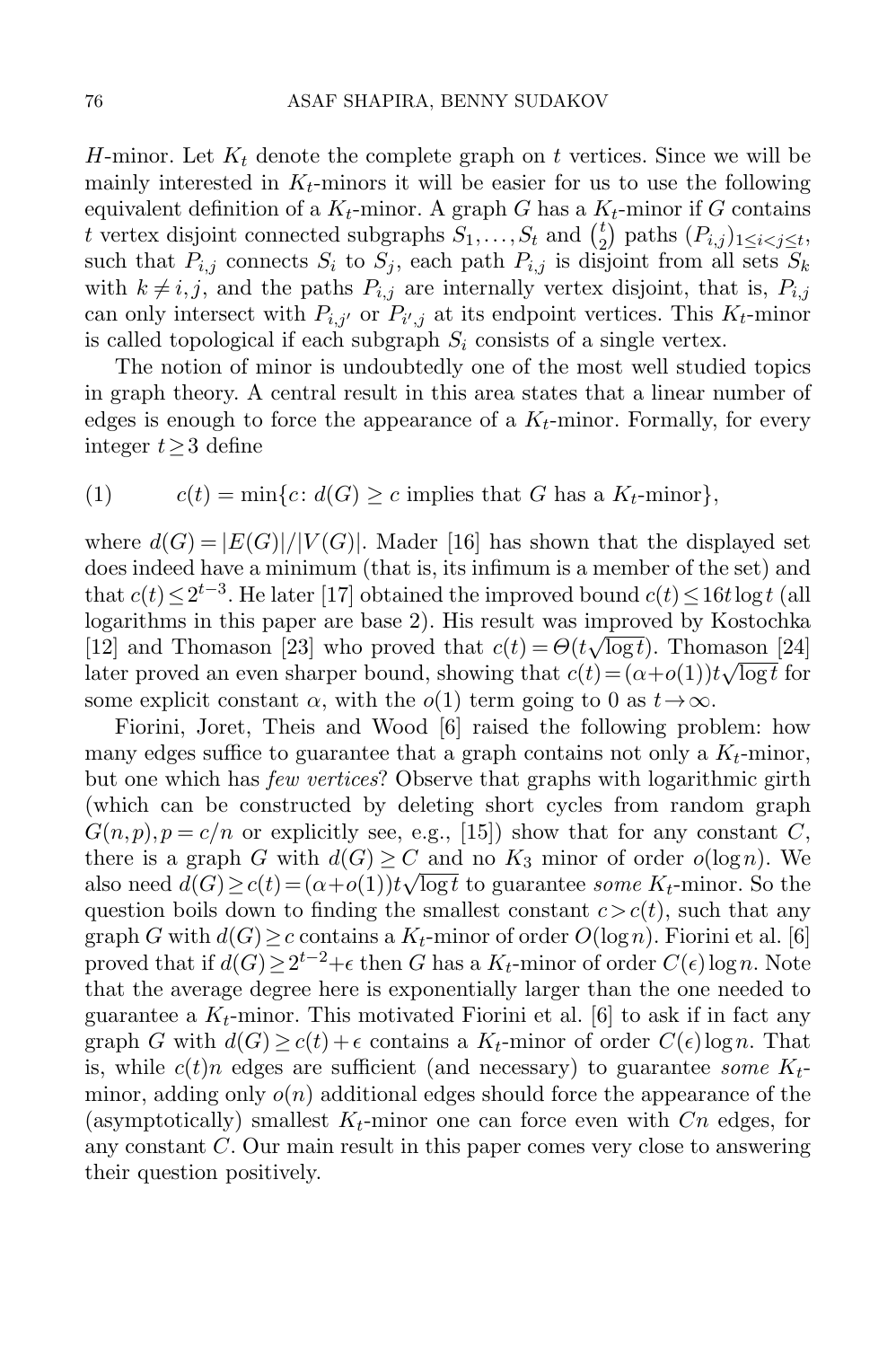**Theorem 1.** For every  $\epsilon > 0$  and integer  $t \geq 3$  there exist  $n_0 = n_0(\epsilon, t)$ , such that every n-vertex graph G with  $n \ge n_0$  and  $d(G) \ge c(t) + \epsilon$  contains a  $K_t$ -minor of order  $O(\frac{c(t)t^2}{\epsilon})$  $\frac{\partial u}{\partial \epsilon} \log n \log \log n$ ).

As we mentioned above, Thomason [\[24\]](#page-18-4) has shown that  $c(t) = (\alpha + \beta)$  $o(1)$ ) $t\sqrt{\log t}$ . The easier half of his result shows that a random graph (on an appropriate number of vertices) with  $d(G) = (1 - \epsilon)c(t)$  has no  $K_t$ -minor. Myers [\[18\]](#page-18-7) has later strengthened his result (see [\[18\]](#page-18-7) for the precise condition where this fact holds) by showing that *n*-vertex graphs of density p that do not contain a  $K_t$ -minor larger than the one we expect to find in a random graph  $G(n, p)$  must be quasi-random. So roughly speaking, random graphs are extremal with respect to the critical density where one expects to find a  $K_t$ -minor in *arbitrary* graphs. A positive answer to the problem of Fiorini et al. [\[6\]](#page-18-5) would thus show that random graphs are also in some sense extremal with respect to the actual order of the  $K_t$ -minor we expect to find. Specifically, it is possible to show that the smallest  $K_t$ -minor in a random graph  $G(n, p), p = c/n$  such that  $d(G) = c/2 > c(t)$  has order  $O(\log n)$ . The problem in [\[6\]](#page-18-5) can thus be phrased as asking if in fact, appropriate random graphs maximize the order of the smallest  $K_t$ -minor among all graphs of density  $c(t)+\epsilon.$ 

Let us finally mention an old conjecture of Erdős, stating that a graph with  $n^{1+\epsilon}$  edges contains a non-planar subgraph of size  $C(\epsilon)$ . This conjecture was confirmed (in a very strong sense) by Kostochka and Pyber [\[11\]](#page-18-8) who proved that any graph with  $4^{t^2}n^{1+\epsilon}$  edges contains a topological  $K_t$ -minor of size  $O(t^2 \log t/\epsilon)$ . So the problem of [\[6\]](#page-18-5) that we study here is in some sense a strengthening of the conjecture of Erdős for  $\epsilon = 1/\log n$ . Furthermore, as noted in [\[6\]](#page-18-5), one can adapt the argument of [\[11\]](#page-18-8) to show that a graph G with  $d(G) \ge 16^t$  contains a  $K_t$ -minor of size  $O(\log n)$ .

#### 1.2. Expansion in graphs, proof overview and the key lemma

We believe that an important aspect of this paper is the proof technique we employ here which relies on the notion of expansion in graphs and might be applicable in other settings. Perhaps a good perspective on our approach comes from dense graphs, that is graphs with  $cn^2$  edges. Probably the most powerful tool one has at his disposal when studying dense graphs is Szemerédi's regularity lemma  $[22]$ , which asserts that *any* dense graph can be approximated by a graph consisting of a bounded number of quasi-random graphs. Since quasi-random graphs are much easier to work with, this lemma allows one to reduce a problem on arbitrary graphs to the same problem on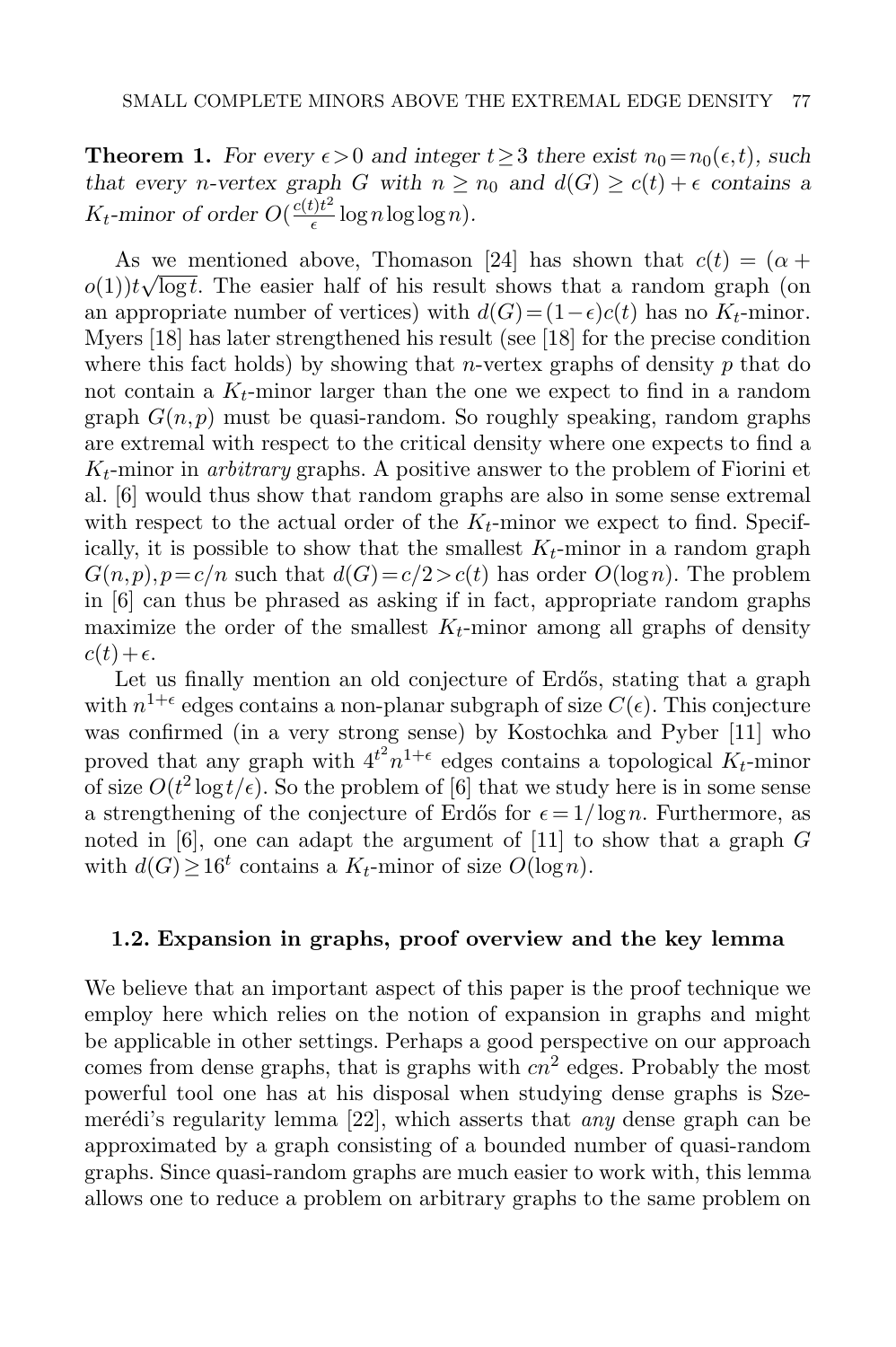quasi-random graphs. We refer the reader to [\[10\]](#page-18-10) for more details on the regularity lemma and its applications.

When it comes to sparse graphs, there is no analogue of the regularity lemma. But in recent years, a parallel paradigm has emerged, the underlying idea of which can be thought of as stating that any sparse graph is close to being the disjoint union of expander graphs. While the regularity lemma supplies one notion of approximation/quasi-randomness for all applications involving dense graphs, it seems like for sparse graphs different applications call for different notions of approximation and expansion. We refer the reader to [\[2,](#page-17-0)[7](#page-18-11)[,25\]](#page-18-12) for some examples where this paradigm was applied.

Just like graph minors, expansion is one of the most well studied topics in graph theory, with a remarkable number of applications in diverse areas such as theoretical computer science, additive number theory and information theory (just to name a few). We will thus refrain from giving a detailed account and instead refer the reader to the surveys [\[8,](#page-18-13)[13\]](#page-18-14) for more details. There are several known results connecting expansion and existence of  $K_t$ minors in graphs, see, e.g.,  $[1,19,9,14]$  $[1,19,9,14]$  $[1,19,9,14]$  $[1,19,9,14]$ . In all these papers the goal was to maximize the value of  $t$ . Our task here is quite different, we want to minimize the number of vertices in the minor, keeping  $t$  fixed.

For the proof of Theorem [1](#page-1-0) we will need a very strong notion of expansion. The price will be that we will ask for a very weak notion of approximation<sup>1</sup>, which will turn out to be sufficient for proving Theorem [1.](#page-1-0) In what follows, for a set of vertices S we use  $N(S)$  to denote the neighborhood of S, that is the set of vertices not in S that are connected to at least one vertex in  $S$ . The notion of expansion we will use is the following:

<span id="page-3-1"></span>Definition 1.1 ( $\delta$ -Expander). An m-vertex graph H is said to be a  $\delta$ expander if for every integer  $0 \le d \le \log \log m - 1$  and  $S \subseteq V(H)$  of order  $|S| \le m/2^{2^d}$  we have

<span id="page-3-2"></span>(2) 
$$
|N(S)| \geq \frac{\delta 2^d}{\log m (\log \log m)^2} |S|.
$$

Observe that (disregarding the  $(\log \log m)^2$  term) if G is an m-vertex  $\delta$ -expander then sets of vertices of size cm have vertex expansion about  $1/\log m$  while sets of vertices of size  $m^c$  have vertex expansion  $\Theta(1)$ . The following lemma shows that we can indeed find a  $\delta$ -expander in any graph with sufficiently many edges.

<span id="page-3-0"></span> $<sup>1</sup>$  In fact, what we will ask for in Lemma [1.2](#page-3-0) is just one subgraph with very good expan-</sup> sion properties, so this can hardly be called an approximation. In Section [5](#page-16-0) we will suggest a possible strengthening of Lemma [1.2,](#page-3-0) involving a stronger notion of approximation, and the possible applications of such a lemma.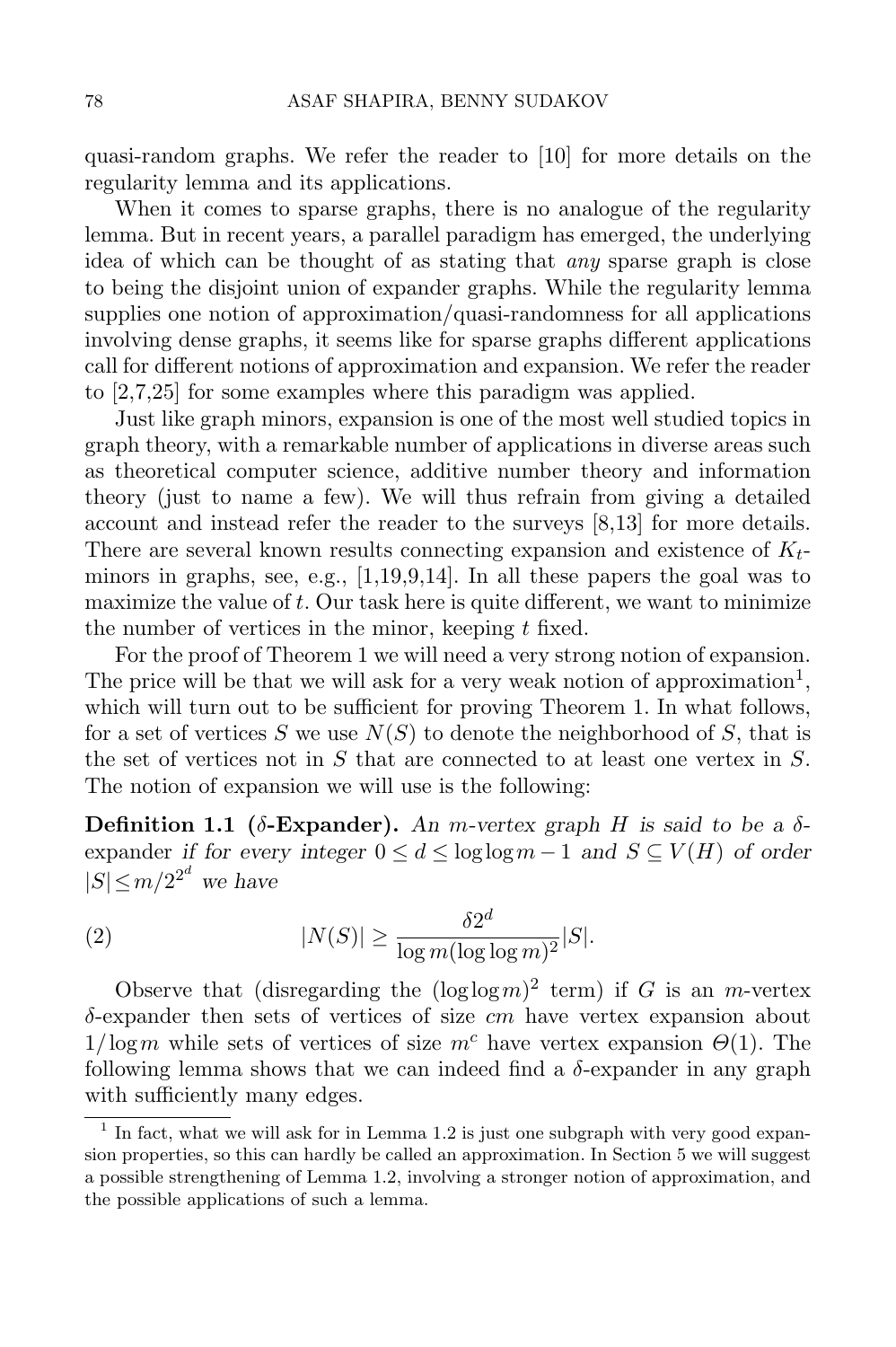**Lemma 1.2 (Key Lemma).** If G satisfies  $d(G) = c$ , then for every  $0 < \delta \le$  $\frac{1}{256}$  we can find in G a subgraph H, such that  $d(H) ≥ (1 - \delta)c$  and H is a δ-expander.

**Remark 1.3.** Note that the only lower bound on the order of H supplied by the lemma is  $2(1-\delta)c$  which follows from the fact that  $|V(H)| \geq 2d(H) \geq$  $2(1-\delta)c$ . Up to the  $\delta$  error this is all that one can hope for since the graph might be a disjoint union of cliques of order 2c.

In a nutshell, the proof of Theorem [1](#page-1-0) proceeds by first invoking Lemma [1.2](#page-3-0) on the graph  $G$  thus obtaining a graph  $H$  satisfying the expansion properties of Definition [1.1.](#page-3-1) We then show (see Lemma [3.2\)](#page-7-0) how one can find a small  $K_t$ -minor inside H, a task which is much easier given the fact that H has strong expansion properties. As we noted above, one can come up with different notions of expansion when studying sparse graphs. And indeed, in order to prove Theorem [1](#page-1-0) we will actually have to prove another variant of Lemma [1.2,](#page-3-0) which uses a slightly different notion of expansion than the one defined in [\(2\)](#page-3-2). It might very well be possible to prove other variants of Lemma [1.2,](#page-3-0) suitable for tackling other problems. See the concluding remarks for another possible variant which might have interesting applications.

As we mentioned in the abstract, Lemma [1.2](#page-3-0) can be thought of as a strengthening of Mader's Theorem (see [\[4\]](#page-18-18), Theorem 1.4.3). Indeed, Mader's Theorem states that any graph G with  $d(G) \geq 2k$  has a k-connected subgraph H satisfying  $d(H) \geq k$ . So Lemma [1.2](#page-3-0) gives a similar conclusion only it replaces the notion of  $k$ -connectivity with the stronger notion of vertex expansion.

#### 1.3. Organization

The rest of the paper is organized as follows. In Section [2](#page-4-0) we prove Lemma [1.2.](#page-3-0) As we mentioned earlier, the proof can be easily adapted to other settings, and indeed in Section [4](#page-13-0) we will prove another variant of this lemma. In Section [3](#page-7-1) we prove a weaker version of Theorem [1,](#page-1-0) giving a bound of order  $O(\log n(\log \log n)^3)$ . Then, in Section [4,](#page-13-0) we "boost" this weaker bound by removing a  $(\log \log n)^2$  factor thus obtaining the bound stated in Theorem [1.](#page-1-0) Section [5](#page-16-0) contains some concluding remarks and open problems.

#### 2. Proof of Key Lemma

<span id="page-4-1"></span><span id="page-4-0"></span>In this section we prove Lemma [1.2.](#page-3-0) Given a graph  $G$  and a subset of its vertices  $U, G[U]$  denotes the subgraph of G induced by the set U. We start with the following simple yet crucial observation.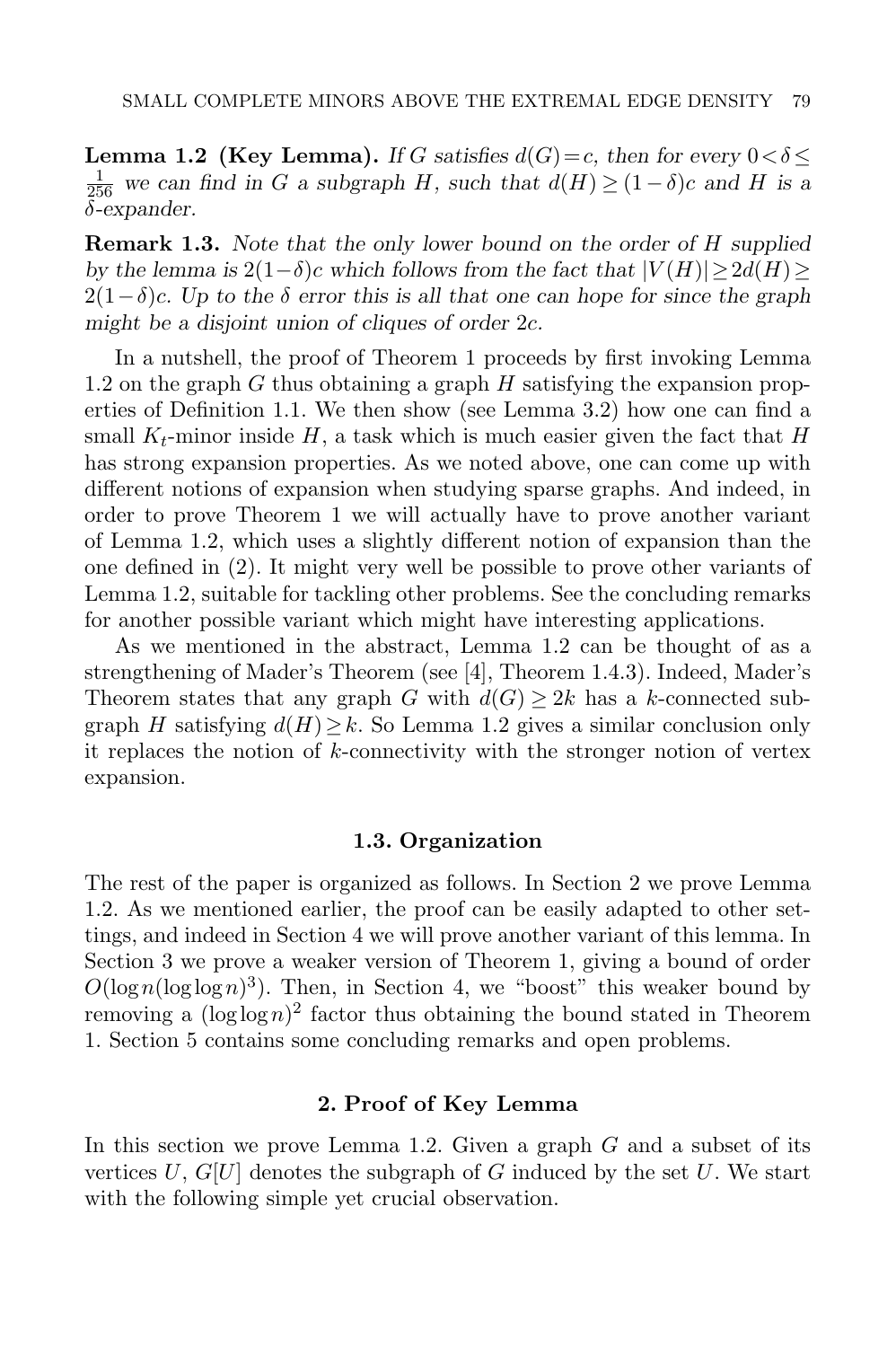**Claim 2.1.** If G is an n-vertex graph satisfying  $d(G) = c$ , and  $S \subset V(G)$ is such that  $|N(S)| < \gamma |S|$ , then either  $d(G[V \setminus S]) \geq c$  or  $d(G[S \cup N(S)]) \geq c$  $(1-\gamma)c$ .

**Proof.** Indeed, if  $d(G[V \setminus S]) < c$ ,  $d(G[S \cup N(S)]) < (1-\gamma)c$  and  $|N(S)| < \gamma|S|$ then we can bound the number of edges in  $G$  as follows,

$$
e(G) < c(n-|S|) + (1-\gamma)c(|S| + |N(S)|) \le cn - \gamma c|S| + c|N(S)| \le cn,
$$

п

contradicting the assumption that G has cn edges.

In what follows, we say that a graph  $G = (V, E)$  fails to be a  $\delta$ -expander at scale d if there is a vertex set  $S \subseteq V$  of size at most  $m/2^{2^d}$  violating [\(2\)](#page-3-2).

**Proof of Lemma [1.2.](#page-3-0)** Set  $G_0 = G$  and consider the following iterative process; if either  $|G_t| \le 256$  or if  $G_t$  is a  $\delta$ -expander the process stops. Otherwise, set  $m = |G_t|$  and  $d_t = d(G_t)$ . Since  $G_t$  is not a  $\delta$ -expander, there must be some  $0 \le d \le \log \log m - 1$  and a set  $S_t \subseteq V(G_t)$  of size at most  $m/2^{2^d}$  violating [\(2\)](#page-3-2). We can deduce via Claim [2.1](#page-4-1) (with  $c = d_t$  and  $\gamma = \frac{\delta 2^{d}}{\log m (\log d)}$  $\frac{\delta 2^{\alpha}}{\log m (\log \log m)^2}$  that in this case either  $d(G[V(G_t)\setminus S_t]) \ge d_t$  or  $d(G[S_t\cup N(S_t)]) \ge (1-\frac{\delta 2^{d}}{\log m(\log d)})$  $\frac{\delta 2^{\alpha}}{\log m (\log \log m)^2} d_t.$ In the former case we set  $G_{t+1} = G[V(G_t) \setminus S_t]$  and in the latter we set  $G_{t+1} = G[S_t \cup N(S_t)]$ . For brevity, in what follows we call the above two cases, Case 1 and Case 2. Let  $G'$  be the graph returned at the end of the process. We shall show that  $d(G') \geq (1 - \delta)c$ , but we first note that this will finish the proof. Indeed, if  $|G'| > 256$  then by definition of the process we get that  $G'$  must be a  $\delta$ -expander, so  $G'$  satisfies the requirements of the lemma. If  $|G'|\leq 256$  then one of its connected components, call it  $G''$ , must also satisfy  $d(G'') \geq (1 - \delta)c$ . Since  $\delta \leq 1/256$  and  $G''$  is connected, we get that  $G''$  is (trivially) a  $\delta$ -expander, so we can return  $G''$ .

We now show that  $d(G') \geq (1 - \delta)c$ . Recall that for each of the graphs  $G_t$  in the process  $d_t = d(G_t)$  (so  $d_0 = c$ ). Note that at each iteration either  $d_{t+1} \geq d_t$  (in Case 1) or  $d_{t+1} = \gamma_t d_t$  for some  $\gamma_t > 0$ . Fix some  $4 \leq k \leq \log \log n$ and suppose  $r < r'$  are such that  $G_r$  is the first graph in the process whose order is in the range  $[2^{2^{k-1}}, 2^{2^k}]$  and  $G_{r'}$  is the last such graph in the process. We wish to compute a lower bound on  $d_{r'+1}/d_r$ , that is, a lower bound on the fraction of edge loss that can occur when "passing" through the interval  $[2^{2^{k-1}}, 2^{2^k}]$ . Observe that if at some iteration  $r \le t \le r'$  of the process, the graph  $G_t$  fails to be a  $\delta$ -expander at scale d, then either  $\gamma_t \geq 1$  (Case 1), or  $|G_{t+1}| \leq |G_t|/2^{2^d}$ . For each  $0 \leq d \leq k$  let  $a_d$  be the number of times Case 2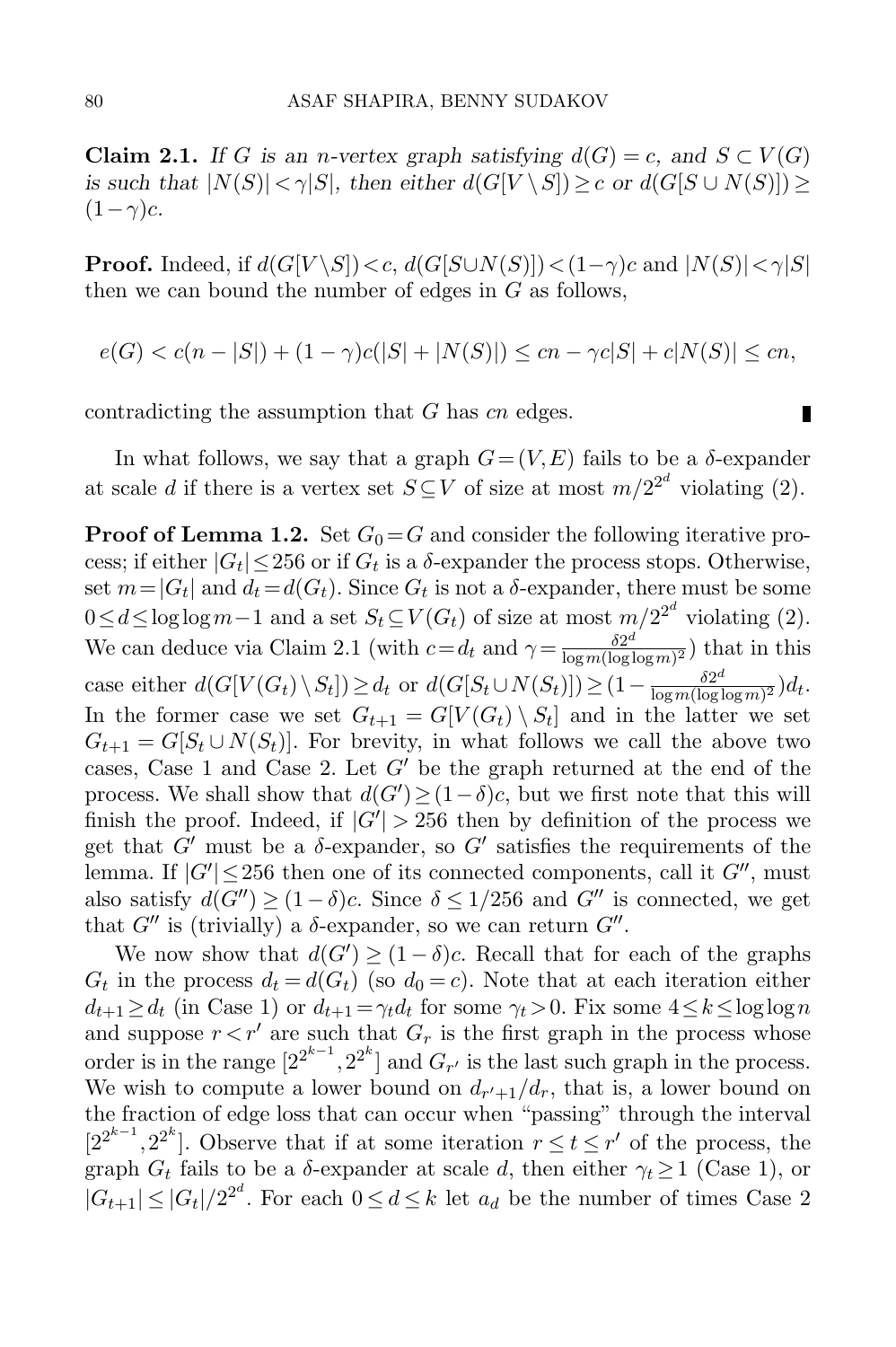occurred due to  $G_t$  failing to be a  $\delta$ -expander at scale d. Then we have

<span id="page-6-1"></span>
$$
1 \leq |G_{r'+1}| \leq |G_r| / \prod_{d=0}^k 2^{a_d 2^d} \leq 2^{2^k} / \prod_{d=0}^k 2^{a_d 2^d},
$$

implying that

$$
\sum_{d=0}^{k} a_d 2^d \le 2^k.
$$

As noted in the first paragraph of the proof, if at some iteration  $r \le t \le r'$ Case 2 happened due to the fact that  $G_t$  failed to be a  $\delta$ -expander at scale d, then we know that  $\gamma_t \geq 1 - \delta 2^d / \log m (\log \log m)^2$  (recall that m denotes the order of  $G_t$ ). Since we are considering the case where  $2^{2^{k-1}} \le m \le 2^{2^k}$ this means that in this range we have

<span id="page-6-0"></span>(4) 
$$
\gamma_t \geq 1 - \delta 2^d / 2^{k-1} (k-1)^2.
$$

Using that  $a_d$  was the number of times  $\gamma_t$  satisfied [\(4\)](#page-6-0), we have that

$$
d_{r'+1}/d_r = \prod_{t=r}^{r'} \gamma_t \ge \prod_{d=0}^k \left(1 - \frac{\delta 2^d}{2^{k-1}(k-1)^2}\right)^{a_d} \ge \left(1 - \delta \sum_{d=0}^k \frac{a_d 2^d}{2^{k-1}(k-1)^2}\right)
$$

$$
\ge \left(1 - \frac{2\delta}{(k-1)^2}\right),
$$

where the last inequality follows from [\(3\)](#page-6-1). We have thus established that  $d_t$ goes down by a factor of at most  $1 - 2\delta/(k-1)^2$  when the process passes through the interval  $[2^{2^{k-1}}, 2^{2^k}]$ . Since we stop the process when  $|G_t| \le 256$ , we only need to consider  $k \geq 4$ . Hence, altogether  $d_t$  can decrease by a factor of at most

(5) 
$$
\prod_{k=4}^{\log \log n} \left(1 - \frac{2\delta}{(k-1)^2}\right) \ge 1 - 2\delta \sum_{k=4}^{\log \log n} \frac{1}{(k-1)^2} \ge 1 - \delta.
$$

So when the process ends we indeed obtain a  $\delta$ -expander  $G_{t'}$  satisfying  $d(G_{t'}) \geq c(1-\delta).$ Ш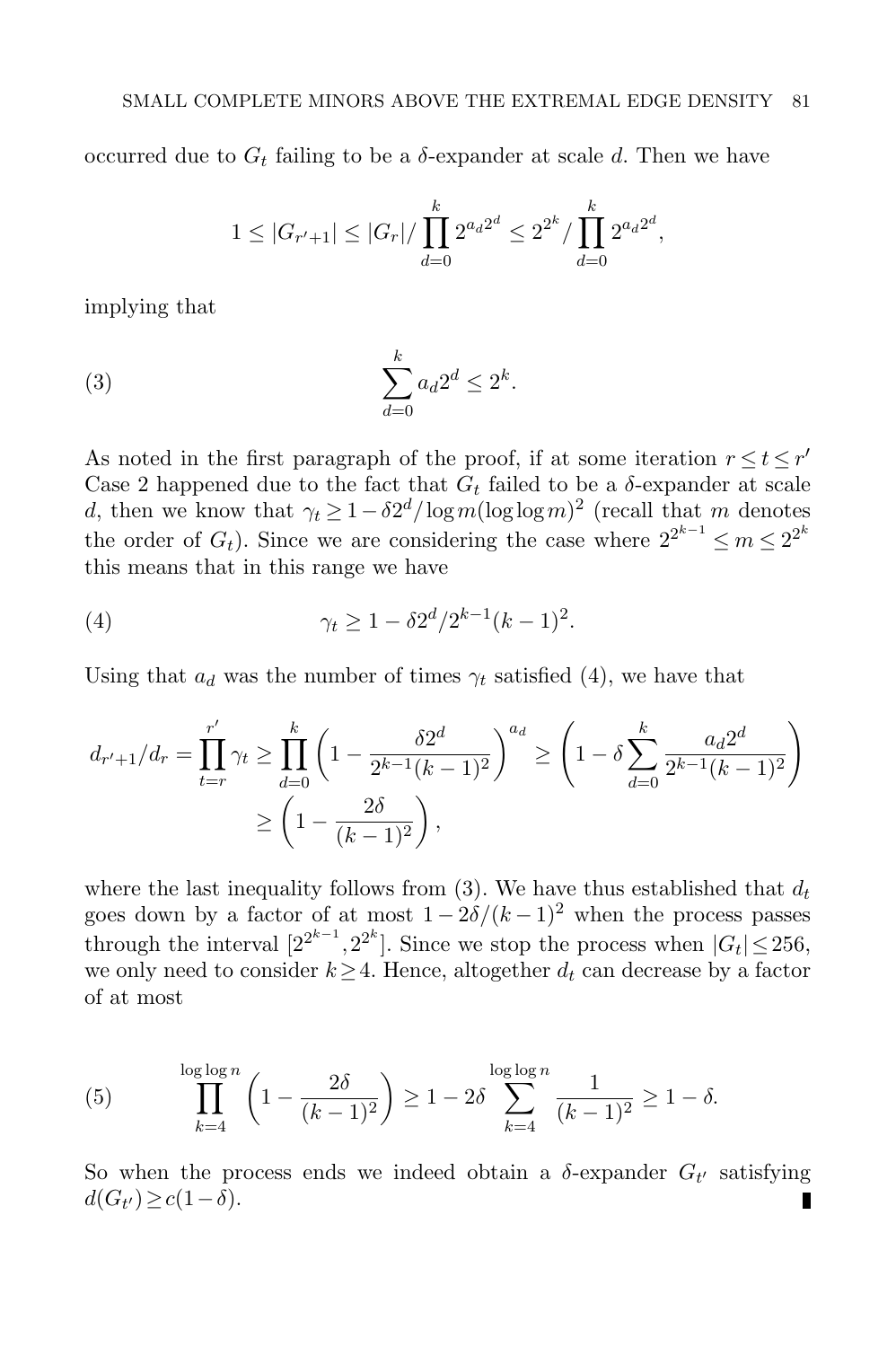#### 3. A Weaker Bound

<span id="page-7-1"></span>As mentioned above, our goal in this section is to prove the following slightly weaker version of Theorem [1.](#page-1-0)

<span id="page-7-2"></span>**Lemma 3.1.** The following holds for every  $\epsilon > 0$ , integer  $t > 3$  and large enough  $n \geq n_1(\epsilon, t)$ . Every *n*-vertex graph satisfying  $d(G) \geq c(t) + \epsilon$  has a  $K_t$ -minor of order  $O\left(\frac{c(t)t^2}{\epsilon}\right)$  $\frac{t}{\epsilon} \log n (\log \log n)^3$ .

The main lemma we will use to prove Lemma [3.1](#page-7-2) is the following result, which shows that one can find small  $K_t$ -minors in  $\delta$ -expanders.

<span id="page-7-0"></span>**Lemma 3.2.** The following holds for all  $\delta > 0$  integer t and large enough  $m \geq m_0(\delta, t)$ . If H is a  $\delta$ -expander on m vertices, then it has a  $K_t$ -minor of order  $O(\frac{t^2}{\delta})$  $\frac{t^2}{\delta} \log m (\log \log m)^3$ ).

Let us first show how can one derive Lemma [3.1](#page-7-2) from Lemma [3.2.](#page-7-0)

**Proof of Lemma [3.1.](#page-7-2)** We can clearly assume that  $\epsilon < c(t)$  (otherwise we can replace  $\epsilon$  with (say) 1/2, which is smaller than  $c(t)$  for all  $t \ge 3$ ). Let G be an *n*-vertex graph satisfying  $d(G) = c(t) + \epsilon$ . Applying Lemma [1.2](#page-3-0) to G with  $\delta = \epsilon/3c(t)$  we obtain a subgraph H satisfying

$$
d(H) \ge (1 - \delta)(c(t) + \epsilon) > c(t).
$$

Hence, if  $|V(H)| < m_0(\delta,t)$  we get from the definition of  $c(t)$  in [\(1\)](#page-1-1) that H has a  $K_t$ -minor of order at most<sup>2</sup>  $m_0(\delta, t) = m_0(\epsilon/3c(t), t) \leq \log(n)$ . If  $|V(H)| \geq m_0(\delta, t)$  then we get from the second assertion of Lemma [1.2](#page-3-0) that H must be an  $\frac{\epsilon}{3c(t)}$ -expander. Hence, we can apply Lemma [3.2](#page-7-0) to find in H a  $K_t$ -minor of order  $O\left(\frac{c(t)t^2}{\epsilon}\right)$  $\frac{t}{\epsilon} \log n (\log \log n)^3$ . П

We now turn to prove Lemma [3.2.](#page-7-0) For a subset of vertices  $U$  of a graph G we denote by  $B_k(U)$  the ball of radius k around U, i.e., the set of all vertices of G which can be reached by a path of length at most  $k$  from some vertex in  $U$ . We start with the following simple observation:

<span id="page-7-4"></span>**Claim 3.3.** Suppose U and V are two vertex sets in an m-vertex graph G such that the following condition holds for every integer  $0 \le d \le \log \log m - 1$ ; whenever  $|B_k(U)| \leq m/2^{2^d}$  we have

<span id="page-7-3"></span>(6) 
$$
|N(B_{k+1}(U))| \ge \frac{\delta 2^d}{10 \log m (\log \log m)^2} |B_k(U)|,
$$

<sup>&</sup>lt;sup>2</sup> Here we use the assumption that  $n \geq n_1(\epsilon)$ . Specifically, we need to take  $n_1(\epsilon)$  =  $2^{m_0(\epsilon/3c(t),t)}.$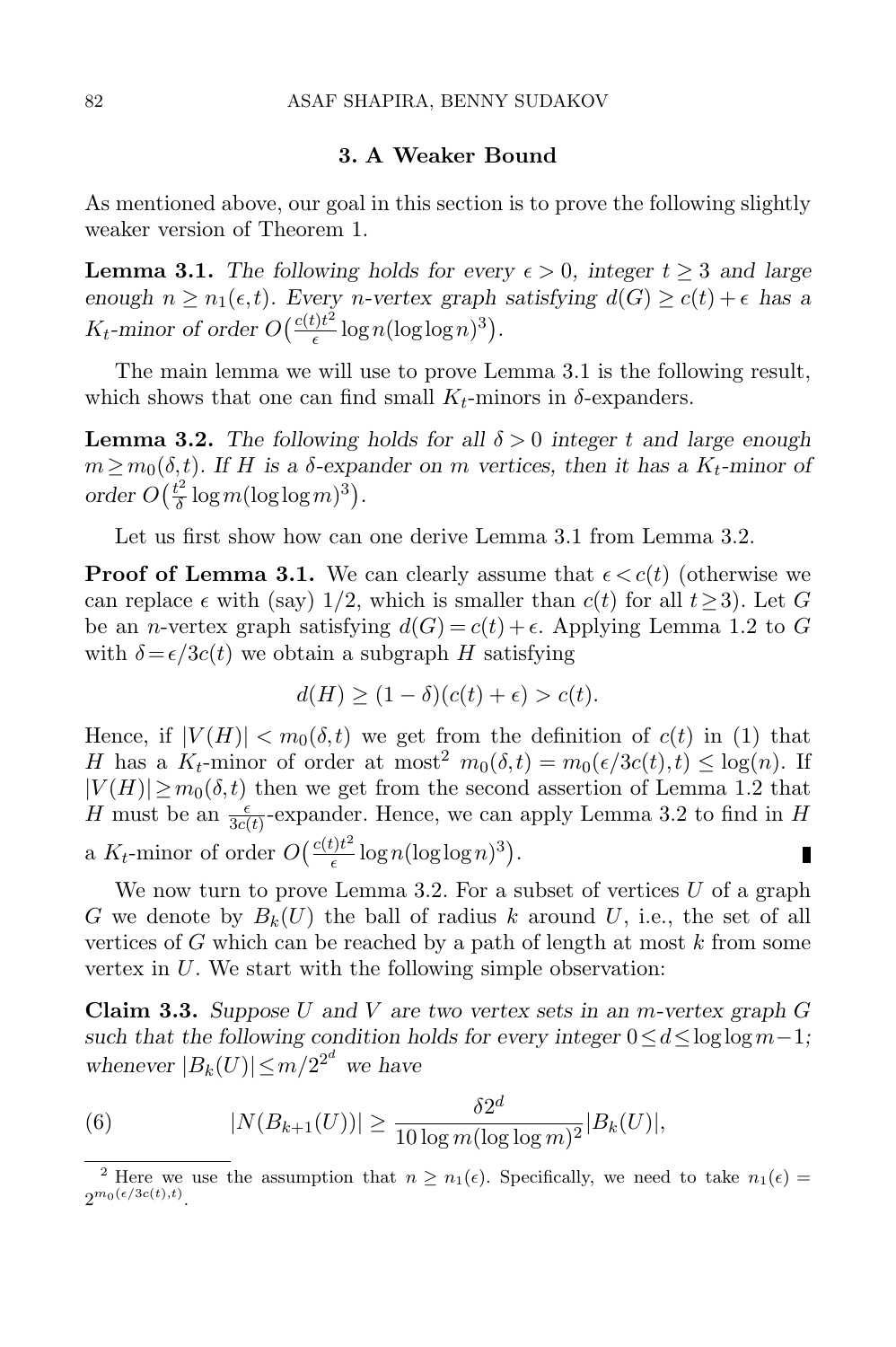and a similar condition holds with respect to  $V$ . Then there is a path connecting U to V of length at most  $\frac{20}{\delta} \log m (\log \log m)^3$ .

**Proof.** It is clearly enough to show that  $|B_k(U)| > m/2$  for some  $k \leq$  $\frac{10}{\delta}\log m(\log\log m)^3$ . So suppose  $m/2^{2^d} \leq |B_k(U)| \leq m/2^{2^{d-1}}$ . Then by [\(6\)](#page-7-3) δ we either have  $|B_{k+t}(U)| > m/2^{2^{d-1}}$  or

<span id="page-8-0"></span>(7) 
$$
m/2^{2^{d-1}} \ge |B_{k+t}(U)| \ge |B_k(U)| \left(1 + \frac{\delta 2^{d-1}}{10 \log m (\log \log m)^2}\right)^t
$$

$$
\ge m/2^{2^{d-1} \frac{\delta t 2^{d-1}}{10 \log m (\log \log m)^2}}.
$$

It is easy to check that the RHS of [\(7\)](#page-8-0) is larger than the LHS when  $t \geq$ <u>10</u>  $\frac{10}{\delta} \log m (\log \log m)^2$ . In other words, within at most  $\frac{10}{\delta} \log m (\log \log m)^2$  steps, the neighborhood around U jumps from size larger than  $m/2^{2^d}$  to size larger than  $m/2^{2^{d-1}}$ . Since there are only  $\log \log m$  intervals  $\left[m/2^{2^d}, m/2^{2^{d-1}}\right]$  we see that  $|B_k(U)| > m/2$  for some  $k \leq \frac{10}{\delta}$  $\frac{10}{\delta} \log m (\log \log m)^3$ .

Definition 3.4 ( $\gamma$ -Expanding Ball). Let v be a vertex in a graph G. We say that  $B_k(v)$  is a  $\gamma$ -expanding ball if for every  $1 \le i \le k-1$  we have  $|B_{i+1}(v)| \geq |B_i(v)| (1+\gamma)$ . We also call v the center of the ball and k the radius. A set of vertices is said to be a  $\gamma$ -expanding ball if it is equal to an expanding ball  $B_k(v)$  for some center v and radius k.

<span id="page-8-1"></span>**Claim 3.5.** The following holds for all  $\delta > 0$  integer t and large enough  $m \geq m_0(\delta, t)$ . If G is a  $\delta$ -expander on m vertices then one of the following holds;

- 1. G has t vertices  $v_1, \ldots, v_t$  each of degree at least  $\log^4 m$ .
- 2. Set  $\gamma = \delta/5(\log \log m)^2$ . Then G contains t disjoint vertex sets  $S_1, \ldots, S_t$ such that  $G[S_i]$  is a  $\gamma$ -expanding ball,  $m^{1/5} \leq |S_i| \leq m^{1/4}$  and every vertex in  $G[S_i]$  has degree at most  $\log^4 m$ .

**Proof.** If G has t vertices  $v_1, \ldots, v_t$  each of degree larger than  $\log^4 m$  then we have the first case of the lemma. So suppose for the rest of the proof that G has at most t vertices of degree larger than  $\log^4 m$ . We need to show that we can pick sets  $S_1, \ldots, S_t$  satisfying the second condition of the lemma. Let T be the set containing the vertices of degree larger than  $\log^4 m$ . Let us also say that a set S is nice if  $G[S]$  is a  $\gamma$ -expanding ball and  $m^{1/5} \leq |S| \leq m^{1/4}$ . Note that a nice set in  $G \backslash T$  satisfies the second condition of the lemma.

It is clearly enough to show that for any set  $W \supseteq T$  of at most  $m^{1/3}$ vertices, we can find in  $G\backslash W$  a nice set S. Once we know this, we can simply iteratively pick the sets  $S_i$  one after the other where at iteration i we will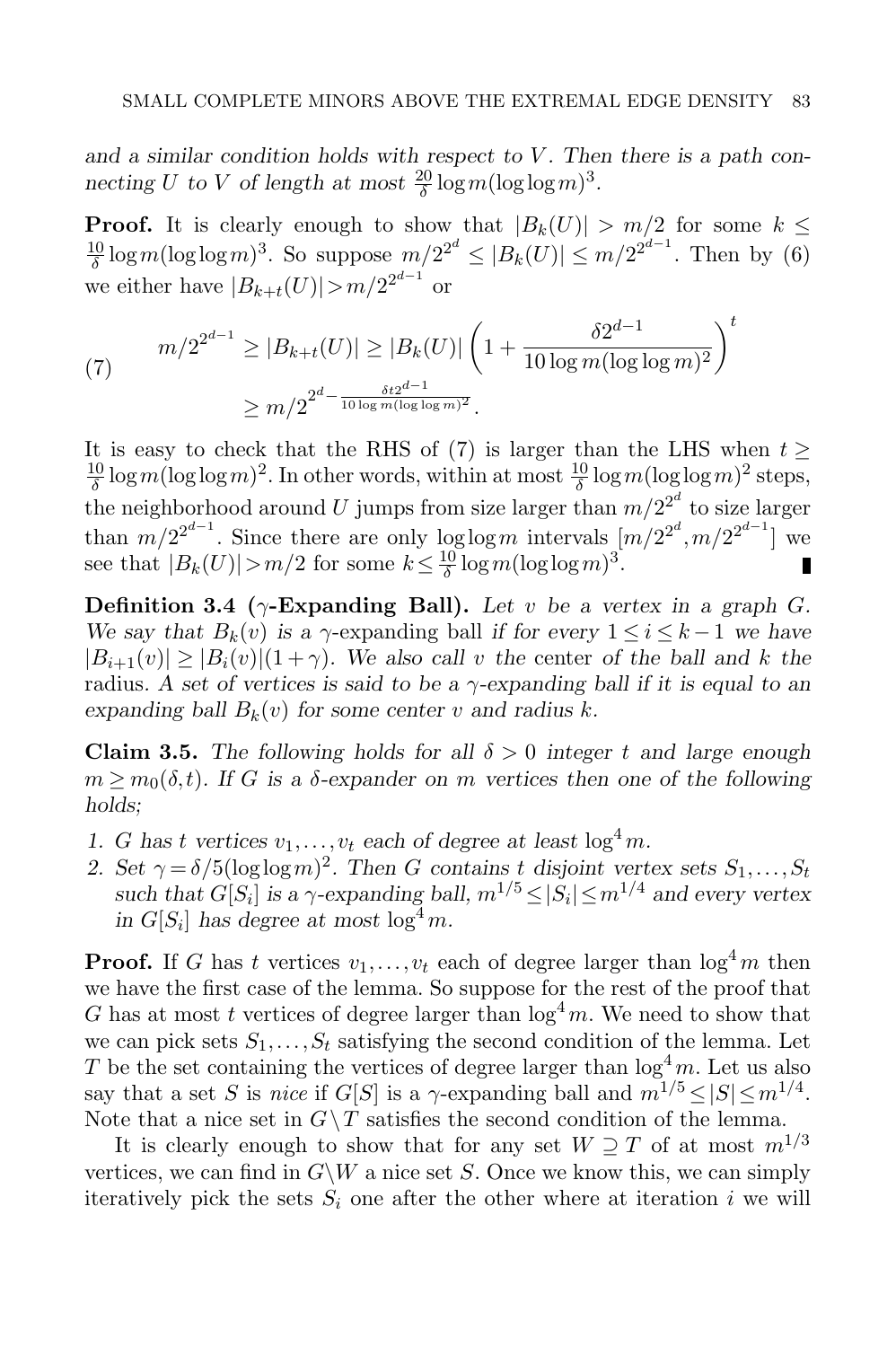pick  $S_i$  from  $G \backslash W_i$  with  $W_i = (\bigcup_{j < i} S_j) \cup T$ . Since  $|T|, |S_1|, \ldots, |S_{i-1}| \ll m^{1/3}$ this set has size smaller than  $m^{1/3}$ .

So suppose to the contrary that there is a  $W\supseteq T$  of size  $m^{1/3}$  such that  $G \backslash W$  has no nice set S and set  $G_0 = G \backslash W$ . As we assume that  $W \supseteq T$ , all the vertices in  $G_0$  have degree at most  $\log^4 m$ . So pick a vertex  $v_1 \in G_0$ and let  $B_k(v_1)$  be the vertices at distance at most k from  $v_1$  in  $G_0$ . Let  $k_1$ be the smallest integer such that  $|B_{k_1+1}(v)| < |B_{k_1}(v)| (1+\gamma)$ . We claim that  $|B_{k_1+1}(v)| < m^{1/4}$ . To see this observe that the fact that all the vertices in  $G_0$  have degree at most  $\log^4 m$  implies that for every  $k \leq k_1$  we have  $|B_{k-1}(v)| \geq |B_k(v)|/\log^4 m$  so if  $|B_{k_1+1}(v)| \geq m^{1/4}$  then there must be a  $k'_1$ , such that  $m^{1/5} \leq |B_{k'_1}(v)| \leq m^{1/4}$  and  $|B_{i+1}(v)| \geq |B_i(v)|(1+\gamma)$  for all  $1 \leq i \leq k'_1$ . But in this case  $B_{k'_1}(v)$  would be a nice set. So setting  $T_1 = B_{k_1}(v_1)$ we have  $|T_1| < m^{1/4}$  and  $|N_{G_0}(T_1)| < \gamma |T_1|$ .

Let  $G_1 = G_0 \setminus T_1$ . Take now another vertex  $v_2 \in G_1$  and repeat the above process. We will eventually end up with a set  $T_2 = B_{k_2}(v_2)$  of size smaller than  $m^{1/4}$  satisfying  $|N_{G_1}(T_2)| < \gamma |T_2|$ . Define  $G_2 = G_1 \setminus T_2$ . We continue indiffusively the  $|N G_1(T_2)| \leq \gamma |T_2|$ . Define  $G_2 = G_1 \setminus T_2$ . We continue picking sets  $T_i \subset G_{i-1}$  until the first time  $|\bigcup_i T_i| > \sqrt{m}/2$ . Since each set  $T_i$ is of size at most  $m^{1/4} \le \sqrt{m}/2$  this means that  $\sqrt{m}/2 \le |\bigcup_i T_i| \le \sqrt{m}$ . Now, the fact that each of the sets  $T_i$  satisfies  $|N_{G_{i-1}}(T_i)| < \gamma |T_i|$  along with the the fact that each of the sets  $T_i$  satisfies  $|N G_{i-1}(T_i)| \le$ <br>facts that  $G_i = G_{i-1} \setminus T_i$  and  $|\bigcup_i T_i| \leq \sqrt{m}$  implies that (8) .<br>.<br>.<br>.

<span id="page-9-0"></span>
$$
\left|N_{G_0}\left(\bigcup_i T_i\right)\right| \leq \sum_i |N_{G_{i-1}}(T_i)| < \sum_i \gamma |T_i| \leq \gamma \sqrt{m} = \delta \sqrt{m}/5(\log \log m)^2.
$$

Now recall that G was assumed to be a  $\delta$ -expander and since  $\sqrt{m}/2 \leq |\cup T_i| \leq$  $\sqrt{m}$  we must have (using  $d=\log\log m-1$  in [\(2\)](#page-3-2))

<span id="page-9-1"></span>
$$
(9) \qquad \left|N_G\left(\bigcup_i T_i\right)\right| \ge \delta \left|\bigcup_i T_i\right|/(\log \log m)^2 \ge \delta \sqrt{m}/4(\log \log m)^2.
$$

Let us now recall that  $G_0$  was obtained from G by removing a set W of no more than  $m^{1/3}$  vertices. Hence, recalling [\(8\)](#page-9-0) we see

$$
\left|N_G\left(\bigcup_i T_i\right)\right| \le |W| + \left|N_{G_0}\left(\bigcup_i T_i\right)\right| \le m^{1/3} + \delta\sqrt{m}/5(\log\log m)^2
$$
  
<  $\delta\sqrt{m}/4(\log\log m)^2$ ,

П

<span id="page-9-2"></span>which contradicts [\(9\)](#page-9-1).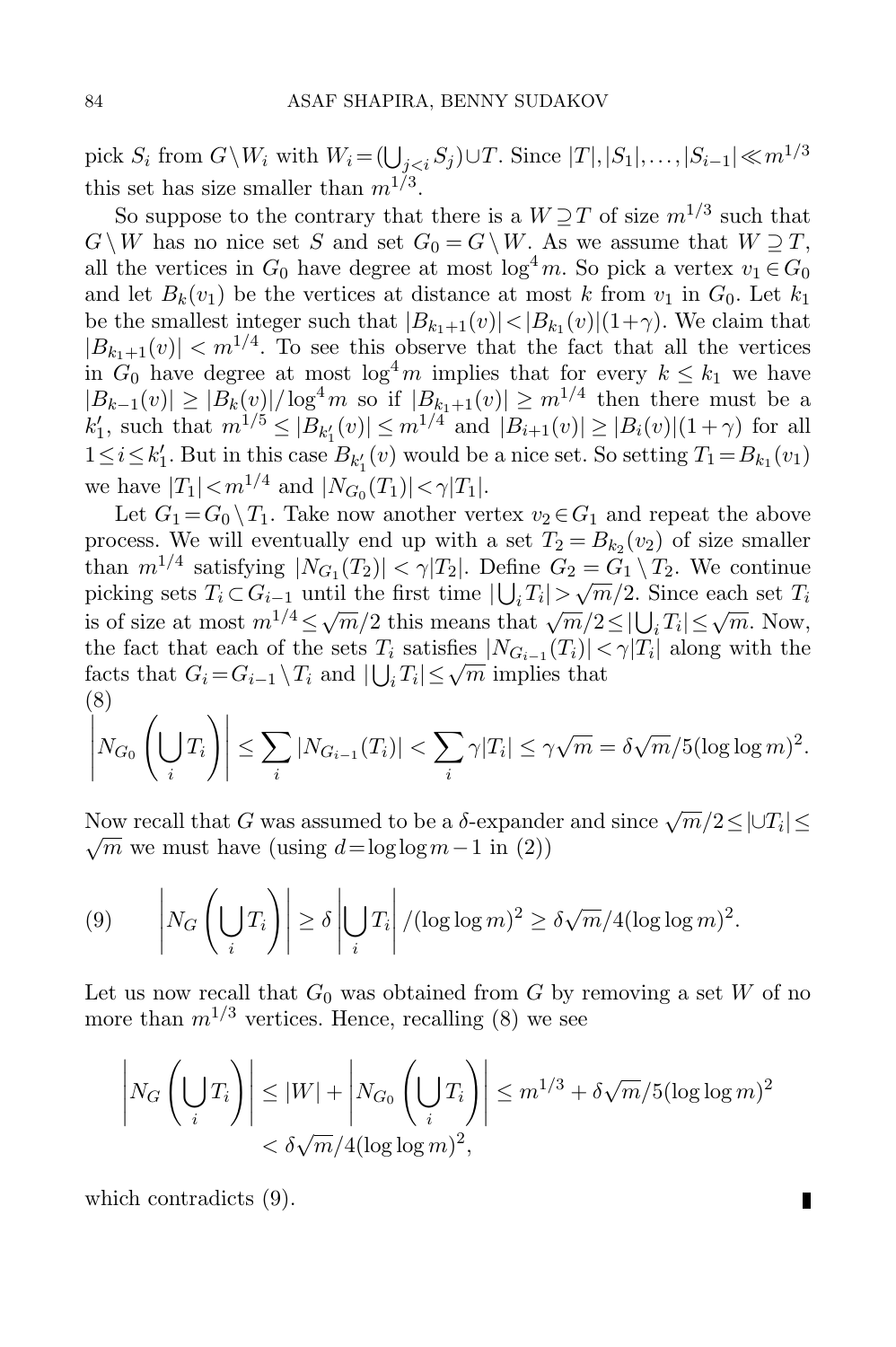**Claim 3.6.** The following holds for all  $\delta > 0$  integer t and large enough  $m \geq m_0(\delta, t)$ . If G is a  $\delta$ -expander of order m that has t vertices as in the first case of Claim [3.5](#page-8-1) then it has a  $K_t$ -minor of order  $O(\frac{t^2}{\delta})$  $\frac{t^2}{\delta} \log m (\log \log m)^3$ ).

**Proof.** Let  $v_1, \ldots, v_t$  be the vertices satisfying the first assertion of Claim [3.5.](#page-8-1) We will show that in this case G has a topological  $K_t$ -minor of the required order. To do this, we show that we can find  $\binom{t}{2}$  $\binom{t}{2}$  paths  $P_{i,j}$ , where each path connects  $v_i$  to  $v_j$ , has length at most  $\frac{20}{\delta} \log m (\log \log m)^3$  and is internally disjoint from all other paths. Our plan is to successively find these paths by invoking Claim [3.3.](#page-7-4) All we need to do is show that for any  $v_i, v_j$  and any set W of size at most  $\log^2 m$  the sets  $\{v_i\}$ ,  $\{v_j\}$  satisfy [\(6\)](#page-7-3) with respect to the graph  $G\backslash W$ . Once we establish this fact, we will be able successively pick the paths  $P_{i,j}$  via Claim [3.3](#page-7-4) where at each iteration we will take W to consist of the vertices  $v_t$ ,  $t \neq i, j$ , together with the internal vertices of the paths  $P_{i',j'}$  we have already picked.

We turn to show that  $\{v_i\}$  satisfies [\(6\)](#page-7-3) in the graph  $G' = G\backslash W$  (the proof for  $\{v_i\}$  is identical). We first recall the assumption of the lemma that  $v_i$ has degree  $\log^4 m$  in G. Since we assume that  $|W| \leq \log^2 m$  we clearly have

<span id="page-10-0"></span>
$$
N_{G'}(v_i) \ge N_G(v_i) - |W| \ge \log^4 m - \log^2 m \ge \frac{1}{2} \log^4 m.
$$

Hence, for all  $k \geq 1$  we have

(10) 
$$
|B_k(v_i)| \ge |B_1(v_i)| \ge \frac{1}{2} \log^4 m.
$$

Suppose now that  $|B_k(v_i)| \leq m/2^{2^d}$ . Since we assume that G is a  $\delta$ -expander we deduce that

$$
|N_{G'}(B_k(v_i))| \ge |N_G(B_k(v_i))| - |W| \ge \frac{\delta 2^d}{\log m (\log \log m)^2} |B_k(v_i)| - \log^2 m
$$
  

$$
\ge \frac{\delta 2^d}{2 \log m (\log \log m)^2} |B_k(v_i)|,
$$

where the last inequality follows from  $(10)$ . We thus get that  $G'$  satisfies  $(6)$ with  $U = \{v_i\}$  and  $V = \{v_j\}$  so we can indeed find a path connecting  $v_i$  to  $v_j$ of length at most  $\frac{20}{\delta} \log m (\log \log m)^3$ .

<span id="page-10-1"></span>**Claim 3.7.** The following holds for all  $\delta > 0$  integer t and large enough  $m \geq m_0(\delta, t)$ . If G is a  $\delta$ -expander of order m that has t sets as in the second case of Claim [3.5](#page-8-1) then it has a  $K_t$ -minor of order  $O(\frac{t^2}{\delta})$  $\frac{t^2}{\delta}\log m(\log\log m)^3$ ).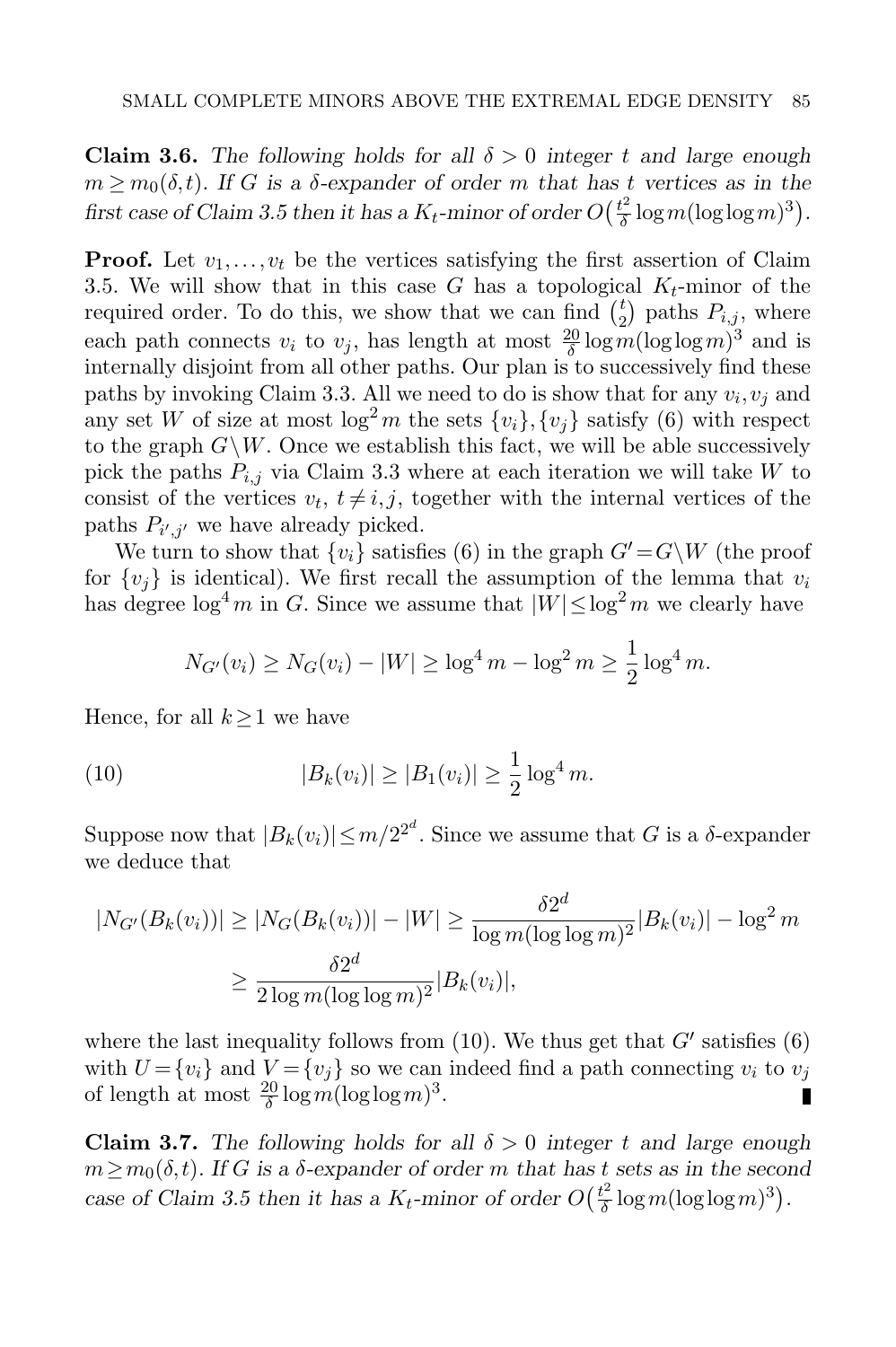**Proof.** Let  $S_1, \ldots, S_t$  be the sets satisfying the second condition of Claim [3.5.](#page-8-1) Recall that in this case each set  $S_i$  is a  $\gamma$ -expanding ball around a vertex  $v_i$  in the induced subgraph  $G[S_i]$ . Also recall that  $m_i^{1/5} \leq |S_i| \leq m_i^{1/4}$  and that all the vertices of  $G[S_i]$  have degree at most  $\log^4 m$ . This means that there is some  $k_i$ , such that the ball around  $v_i$  in the graph  $G[S_i]$  satisfies  $\log^4 m \leq |B_{k_i}(v_i)| \leq \log^8 m$ . For every  $1 \leq i \leq t$  set  $C_i = B_{k_i}(v_i)$  and note that  $C_i$  is also a  $\gamma$ -expanding ball in  $G[S_i]$  around the same center  $v_i$ .

We will shortly show that one can find  $\binom{t}{2}$  $\binom{t}{2}$  internally vertex disjoint paths  $P_{i,j}$ , where each  $P_{i,j}$  connects  $C_i$  to  $C_j$ , has length at most  $\underline{20}$  $\frac{20}{\delta}$  logm(loglogm)<sup>3</sup> and avoids all the sets  $C_{\ell}, \ell \neq i, j$ . But let us first observe why this will conclude the proof. For each  $1 \leq i \neq j \leq t$  let  $Q_{i,j}$  be some path connecting  $v_i$  to the unique vertex of  $P_{i,j}$  that belongs to  $C_i$ . For each  $1 \leq i \leq t$  set  $V_i = \bigcup_j Q_{i,j}$ . Then each set  $V_i$  is connected in G and the paths  $P_{i,j}$  are internally vertex disjoint and avoid the sets  $V_{\ell}, \ell \neq i, j$  so contracting the sets  $V_i$  indeed gives us a  $K_t$ -minor in G. As to the order of this minor, note that since  $C_i$  is a  $\gamma$ -expanding-ball (with  $\gamma = \delta/5(\log \log m)^3$ ) of size at most  $\log^8 m$  its radius is bounded by

$$
\log_{1+\gamma} |C_i| \leq \frac{2\log(\log^8 m)}{\gamma} \leq 80(\log\log m)^4/\delta,
$$

so each of the paths  $Q_{i,j}$  is of length  $o(\log m)$ . Hence the total size of the sets  $V_i$  is much smaller than  $\log m$ . Thus, once we show how to find the above mentioned paths  $P_{i,j}$  with lengths bounded by  $\frac{20}{\delta} \log m (\log \log m)^3$  we obtain a  $K_t$ -minor of order at most

$$
\log m + \frac{20t^2}{\delta} \log m (\log \log m)^3 = O\left(\frac{t^2}{\delta} \log m (\log \log m)^3\right).
$$

Our plan is to show that one can simply iteratively pick the paths  $P_{i,j}$  by successive applications of Claim [3.3.](#page-7-4) To this end, we need to show that after picking some of the paths, we can still find in the remaining graph another path. Since each of the paths is of length at most  $\frac{20}{\delta} \log m (\log \log m)^2 \ll$  $\log^2 m$ , it is enough to show that for any set of vertices W of size at most  $\log^2 m$ , that is disjoint from each of the sets  $C_1, \ldots, C_t$ , and such that for any  $i \neq j$ , the sets  $C_i$  and  $C_j$  satisfy [\(6\)](#page-7-3) with respect to the graph

<span id="page-11-0"></span>(11) 
$$
G' = G \setminus (W \cup \bigcup_{\ell \neq i,j} C_{\ell}).
$$

Once we know this, we will iteratively pick the paths  $P_{i,j}$ , where at each iteration we will take W to be the union of the internal vertices of the paths we have already picked. To establish [\(6\)](#page-7-3) we will need to consider two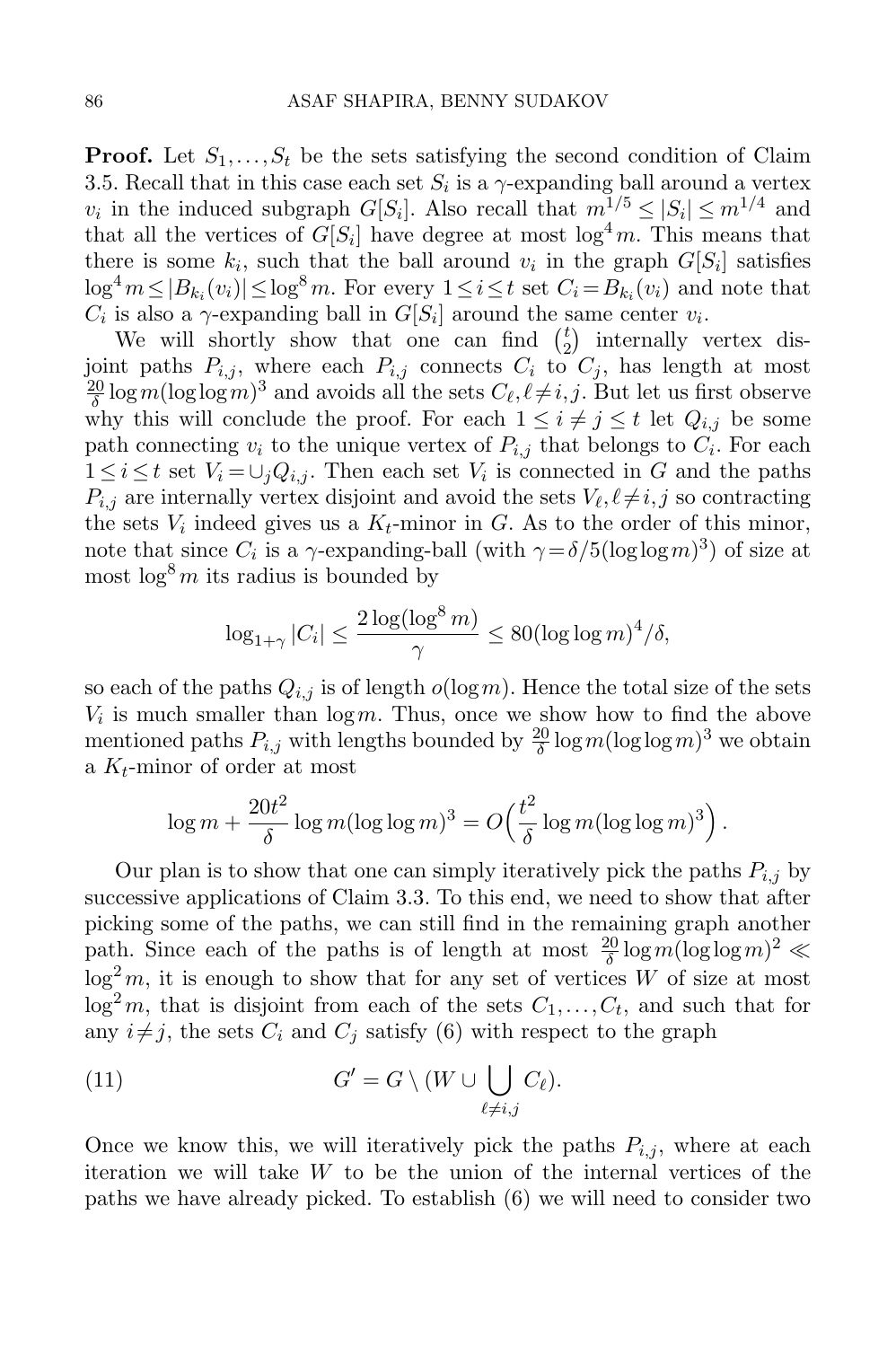"regimes" of growth; the first is when  $C_i$  grows within the set  $S_i$ , and the second, when it grows out of  $S_i$ .

Let us first make a simple (but crucial) observation about the sets  $C_i$ . Recall that  $S_i = B_{k'_i}(v_i)$  in  $G[S_i]$  for some vertex  $v_i$  and  $k'_i$ , that  $|S_i| \ge m^{1/5}$ and that each vertex in  $S_i$  has degree at most  $\log^4 m$ . This means that  $k'_i \geq \log m/20 \log \log m$ . We also recall that  $|C_i| \leq \log^8 m$  and since  $S_i$  is a  $\gamma$ -expanding ball with  $\gamma \ge \delta/5(\log \log m)^3$  this means that in the induced subgraph  $G[S_i]$  we have that  $C_i = B_{k_i}(v_i)$  for some  $k_i \leq \frac{80}{\delta}$  $\frac{30}{\delta}(\log\log m)^4$ . Combining the above facts about  $k_i$  and  $k'_i$  and setting  $r_i = \log m / 30 \log \log m$  we have in graph  $G[S_i]$ 

$$
(12) \t\t B_{r_i}(C_i) \subseteq S_i.
$$

We now turn to show that  $C_i$  satisfies [\(6\)](#page-7-3) with respect to  $G'$  defined in [\(11\)](#page-11-0). Since  $S_i$  is a  $\gamma$ -expanding ball we get from [\(12\)](#page-12-0) that  $|N_{G[S_i]}(C_i)| \geq$  $\delta|C_i|/5(\log \log m)^2$ . Recall now that  $S_i$  is disjoint from  $\bigcup_{r\neq i,j} C_r$ , and that [\(12\)](#page-12-0) implies that  $N_{G[S_i]}(C_i) \subseteq S_i$ . Hence

<span id="page-12-0"></span>
$$
|N_{G'}(C_i)| \ge |N_{G[S_i]}(C_i)| - |W| \ge \delta |C_i|/5(\log \log m)^2 - \log^2 m
$$
  
 
$$
\ge \delta |C_i|/10(\log \log m)^2,
$$

where the last inequality uses the fact that  $|C_i| \ge \log^4 m$ . In other words, we have in  $G'$ 

(13) 
$$
|B_1(C_i)| \ge \left(1 + \frac{\delta}{10(\log \log m)^2}\right)|C_i|.
$$

Recalling [\(12\)](#page-12-0) we can continue inductively and get that for all  $k \leq r_i$  we have

<span id="page-12-1"></span>(14)  
\n
$$
|N_{G'}(B_k(C_i))| \ge |N_{G[S_i]}(B_k(C_i))| - |W|
$$
\n
$$
\ge \delta |B_k(C_i)| / 5(\log \log m)^2 - \log^2 m
$$
\n
$$
\ge \delta |B_k(C_i)| / 10(\log \log m)^2,
$$

where in the last inequality we use the fact that  $|B_k(C_i)| \geq |C_i| \geq \log^4 m$ . It follows that  $C_i$  satisfies [\(6\)](#page-7-3) for all  $k \leq r_i$  (in the graph  $G'$ ). To see this, It follows that  $C_i$  satisfies (0) for all  $k \leq r_i$  (in the graph G). To see this,<br>note that by [\(12\)](#page-12-0)  $B_k(C_i) \subset B_{r_i}(C_i) \subseteq S_i$  implying that  $|B_k(C_i)| \ll \sqrt{m}$ . This means that in [\(6\)](#page-7-3) the relevant d is  $\log \log m - 1$ , implying that we should show that  $|N_{G'}(B_k(C_i))| \ge \delta |B_k(C_i)|/20(\log \log m)^2$  as we indeed derived in  $(14)$ . From  $(14)$  we also have

<span id="page-12-2"></span>(15)  

$$
|B_{r_i}(C_i)| \ge |C_i| \left(1 + \frac{\delta}{10(\log \log m)^2}\right)^{r_i}
$$

$$
\ge \left(1 + \frac{\delta}{10(\log \log m)^2}\right)^{\frac{\log m}{30 \log \log m}} \ge \log^{10} m.
$$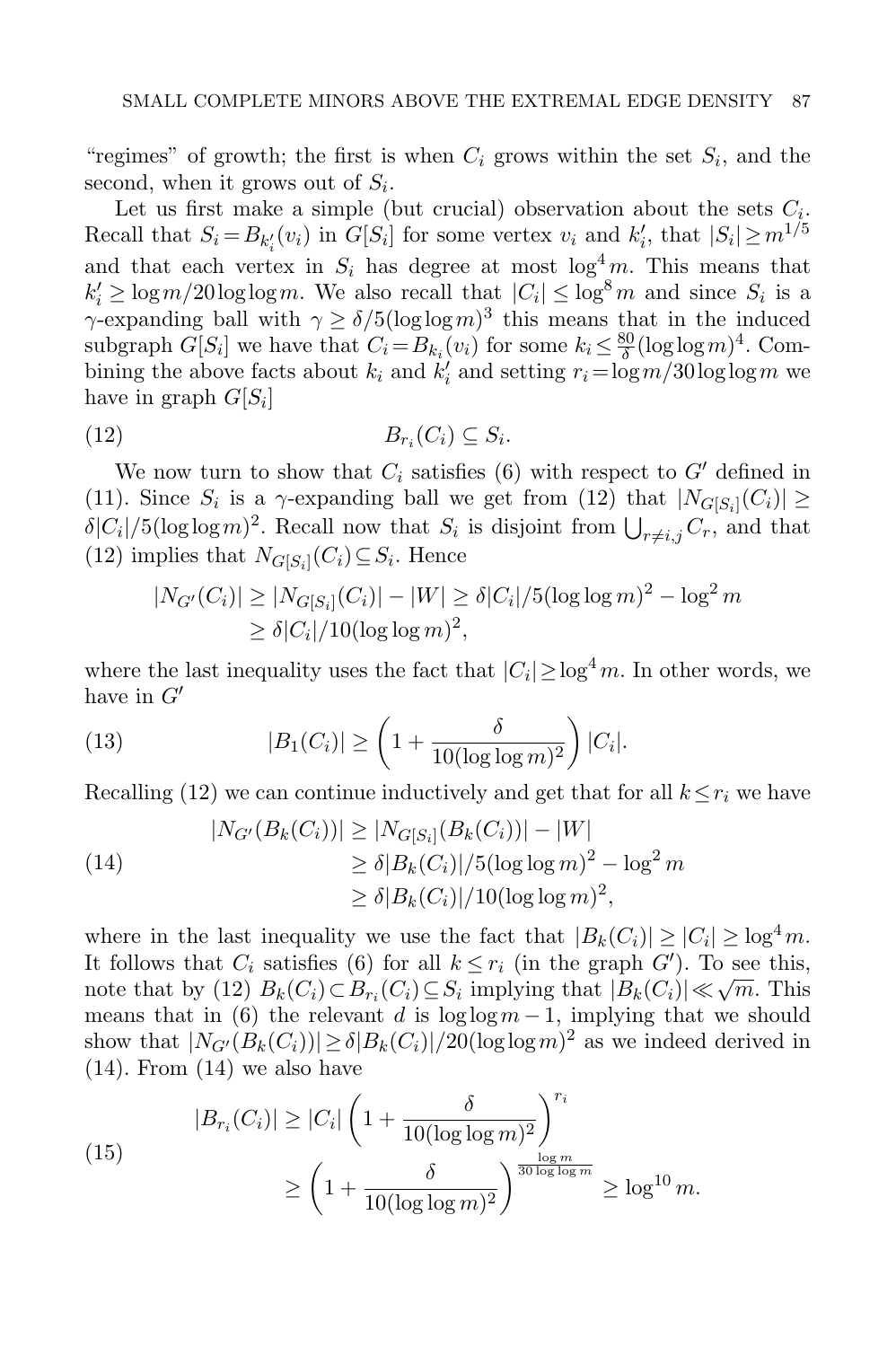Consider now some  $k > r_i$  and suppose  $|B_k(C_i)| \le m/2^{2^d}$ . Then since G is assumed to be a  $\delta$ -expander we have

$$
|N_{G'}(B_k(C_i))| \ge |N_G(B_k(C_i))| - |W| - \sum_{\ell} |C_{\ell}|
$$
  
\n
$$
\ge \delta 2^d |B_k(C_i)| / (\log \log m)^2 - \log^9 m
$$
  
\n
$$
\ge \delta 2^d |B_k(C_i)| / 2(\log \log m)^2,
$$

where the last inequality follows from [\(15\)](#page-12-2) which tells us that for any  $k \geq r_i$ we have  $|B_k(C_i)| \ge |B_{r_i}(C_i)| \ge \log^{10} m$ . So  $C_i$  satisfies [\(6\)](#page-7-3) for all d. П

П

Proof of Lemma [3.2.](#page-7-0) Immediate from Claims [3.5,](#page-8-1) [3.6](#page-9-2) and [3.7.](#page-10-1)

## 4. Proof of Theorem [1](#page-1-0)

<span id="page-13-0"></span>As discussed in Section [1,](#page-0-0) one can come up with different variants of Lemma [1.2](#page-3-0) involving different notions of expansion. And indeed, to prove Theorem [1](#page-1-0) we will need to redo most of Section [3](#page-7-1) with a different notion of expansion, defined as follows.

**Definition 4.1** ( $(\delta, n)$ -Expander). An m-vertex graph H is said to be a  $(\delta, n)$ -expander if for every integer  $0 \le d \le \log \log m - 1$  and  $S \subseteq V(H)$  of size  $|S| \le m/2^{2^d}$  we have

<span id="page-13-3"></span>(16) 
$$
|N(S)| \geq \frac{\delta 2^d}{\log n}|S|.
$$

To apply the above notion of expansion we will need the following two lemmas, which are appropriate variants of Lemmas [1.2](#page-3-0) and [3.2.](#page-7-0)

<span id="page-13-1"></span>**Lemma 4.2.** Let G be an *n*-vertex graph satisfying  $d(G) = c$ . Then for every  $\delta > 0$ , the graph G has a subgraph G', such that  $d(G') \geq (1-2\delta)c$  and  $G'$  is a  $(\delta, n)$ -expander.

<span id="page-13-2"></span>**Lemma 4.3.** The following holds for all  $0 < \delta < 1/4$  integer t and large enough  $m \geq m_0(\delta, t)$ . If G is an m-vertex  $(\delta, n)$ -expander with  $2^{\log n/(\log \log n)^2} \leq m \leq n$ , then G contains a  $K_t$ -minor with at most  $O\left(\frac{c(t)t^2}{\epsilon}\right)$  $\frac{t}{\epsilon}$  lognloglogn) vertices.

Let us first show how to derive Theorem [1](#page-1-0) from the above two lemmas and the result of the previous section.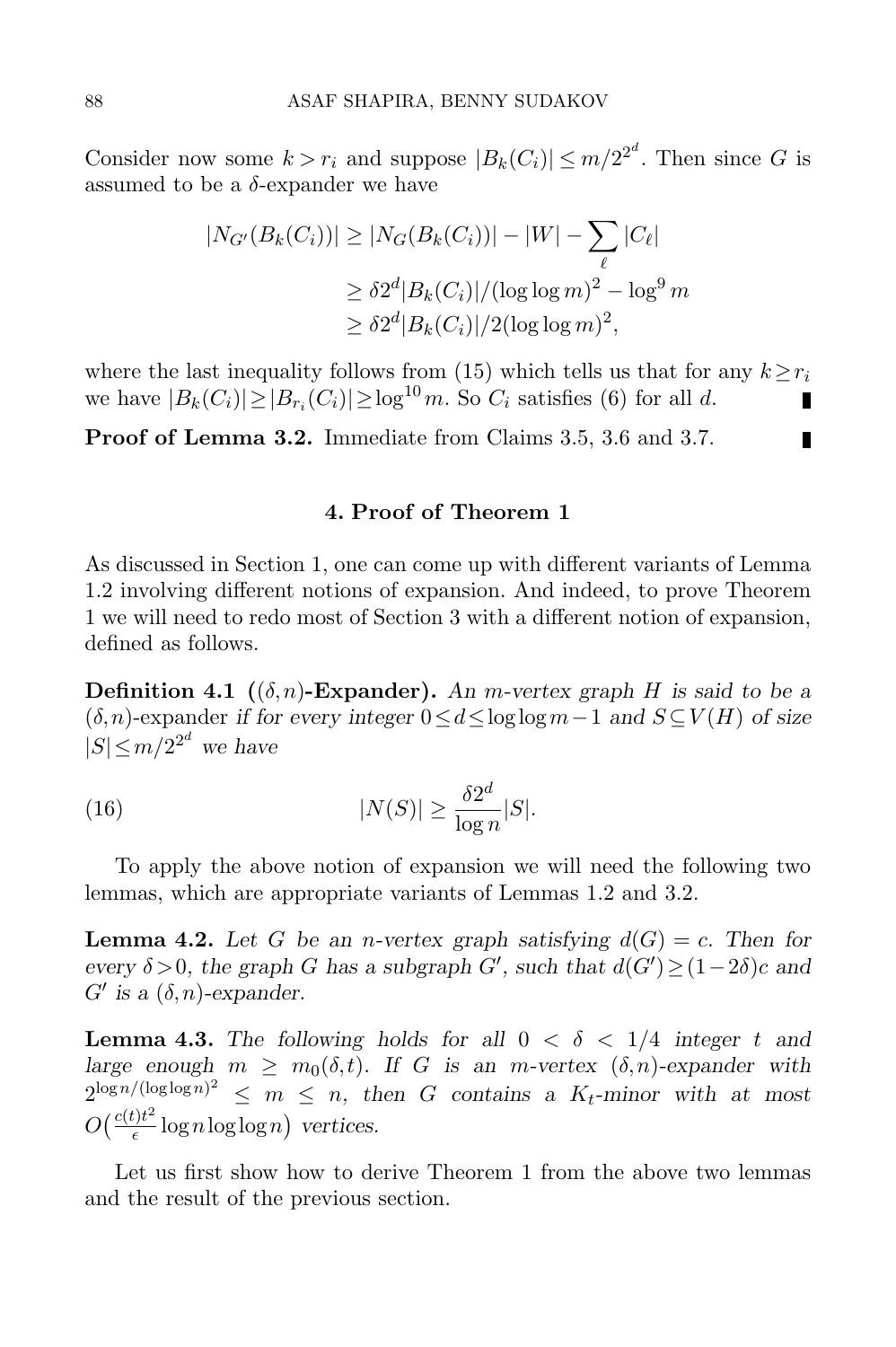**Proof of Theorem [1.](#page-1-0)** We can clearly assume that  $\epsilon < c(t)$  (otherwise we can replace  $\epsilon$  with (say) 1/2, which is smaller than  $c(t)$  for all  $t > 3$ ). Let G be an *n*-vertex graph satisfying  $d(G) = c(t) + \epsilon$ . Apply Lemma [4.2](#page-13-1) on G with  $\delta = \epsilon/8c(t)$ . Suppose first that the graph G' returned by the lemma is of order  $m \leq 2^{\log n/(\log \log n)^2}$ . Then the assertion of the lemma guarantees that  $d(G') \ge (1-2\delta)(c(t)+\epsilon) \ge c(t)+\epsilon/2$ . If  $m \le n_1(\epsilon/2, t)$  we return  $G'$ . The definition of  $c(t)$  then guarantees that  $G'$  has a  $K_t$ -minor, whose order is at most<sup>3</sup>  $n_1(\epsilon/2, t) \le \log n$  and we are done. If  $n_1(\epsilon/2, t) \le m \le$  $2^{\log n/(\log \log n)^2}$  then Lemma [3.1](#page-7-2) guarantees that  $G'$  contains a  $K_t$ -minor of order at most  $O\left(\frac{c(t)t^2}{\epsilon}\right)$  $\frac{e^{t}}{\epsilon} \log m(\log \log m)^3) = O\left(\frac{c(t)t^2}{\epsilon}\right)$  $\frac{\partial f}{\partial \epsilon}$  lognloglogn) as needed. Finally, if  $m \ge 2^{\log n/(\log \log n)^2}$  then the fact that G' must be a  $(\delta, n)$  expander guarantees, together with Lemma<sup>4</sup> [4.3,](#page-13-2) that  $G'$  contains a  $K_t$ -minor of order  $O\left(\frac{c(t)t^2}{\epsilon}\right)$  $\frac{f(t^2)}{\epsilon} \log n \log \log n$  thus completing the proof.

Let us now turn to prove Lemmas [4.2](#page-13-1) and [4.3.](#page-13-2) In what follows, we say that a graph  $G = (V, E)$  fails to be a  $(\delta, n)$ -expander at scale d if there is a vertex set  $S \subseteq V$  of size at most  $m/2^{2^d}$  violating [\(16\)](#page-13-3).

**Proof of Lemma [4.2.](#page-13-1)** Set  $G_0 = G$  and consider the following iterative process; if either  $|G_t| \leq 4$  or if  $G_t$  is a  $(\delta, n)$ -expander the process returns  $G_t$ . Otherwise, set  $m = |G_t|$  and  $d_t = d(G_t)$ . Since  $G_t$  is not a  $(\delta, n)$ -expander, there must be some  $0 \le d \le \log \log m - 1$  and a set  $S_t \subseteq V(G_t)$  of size at most  $m/2^{2^d}$  violating [\(16\)](#page-13-3). We can deduce via Claim [2.1](#page-4-1) (with  $c = d_t$  and  $\gamma = \delta 2^d / \log n$ ) that in this case either  $d(G[V(G_t) \setminus S_t]) \ge d_t$  or  $d(G[S_t \cup$  $N(S_t)] \geq (1 - \delta 2^d / \log n) d_t$ . In the former case we set  $G_{t+1} = G[V(G_t) \setminus S_t]$ and in the latter we set  $G_{t+1} = G[S_t \cup N(S_t)]$ . For brevity, in what follows we call the above two cases, Case 1 and Case 2. Let  $G'$  be the graph returned at the end of the process. We will now show that  $d(G') \geq (1-2\delta)c$ . Note that this assertion implies that if  $|V(G')| > 4$  then the definition of the process implies that G' is a  $(\delta, n)$ -expander and if  $|V(G')| \leq 4$ , then since  $\delta < 1/4$  one of  $G'$  connected components, say  $G''$ , is (trivially) a  $\delta$ -expander satisfying  $d(G'') \geq (1-2\delta)c$ .

Recall that for each of the graphs  $G_t$  in the process  $d_t = d(G_t)$  (so  $d_0 = c$ ). Note that at each iteration either  $d_{t+1} \geq d_t$  (in Case 1) or  $d_{t+1} = \gamma_t d_t$  for some  $\gamma_t > 0$ . Fix some  $1 \leq k \leq \log \log n$  and suppose  $r \leq r'$  are such that  $G_r$  is the first graph in the process whose size is in the range  $[2^{2^{k-1}}, 2^{2^k}]$  and  $G_{r'}$ 

<sup>&</sup>lt;sup>3</sup> Here we use the assumption that  $n \ge n_0(\epsilon, t)$ . Specifically, we take  $n_0(\epsilon, t) = 2^{n_1(\epsilon/2, t)}$ , where  $n_1(\epsilon, t)$  is the function used in Lemma [3.1.](#page-7-2)

<sup>&</sup>lt;sup>4</sup> Here we again use the assumption that  $n \ge n_0(\epsilon, t)$ . Specifically, it is enough to take  $n_0(\epsilon, t) = (m_0(\delta, t))^{\log m_0(\delta, t)}$ , where  $\delta = \epsilon/8c(t)$  and  $m_0(\delta, t)$  is the function in Lemma [4.3](#page-13-2)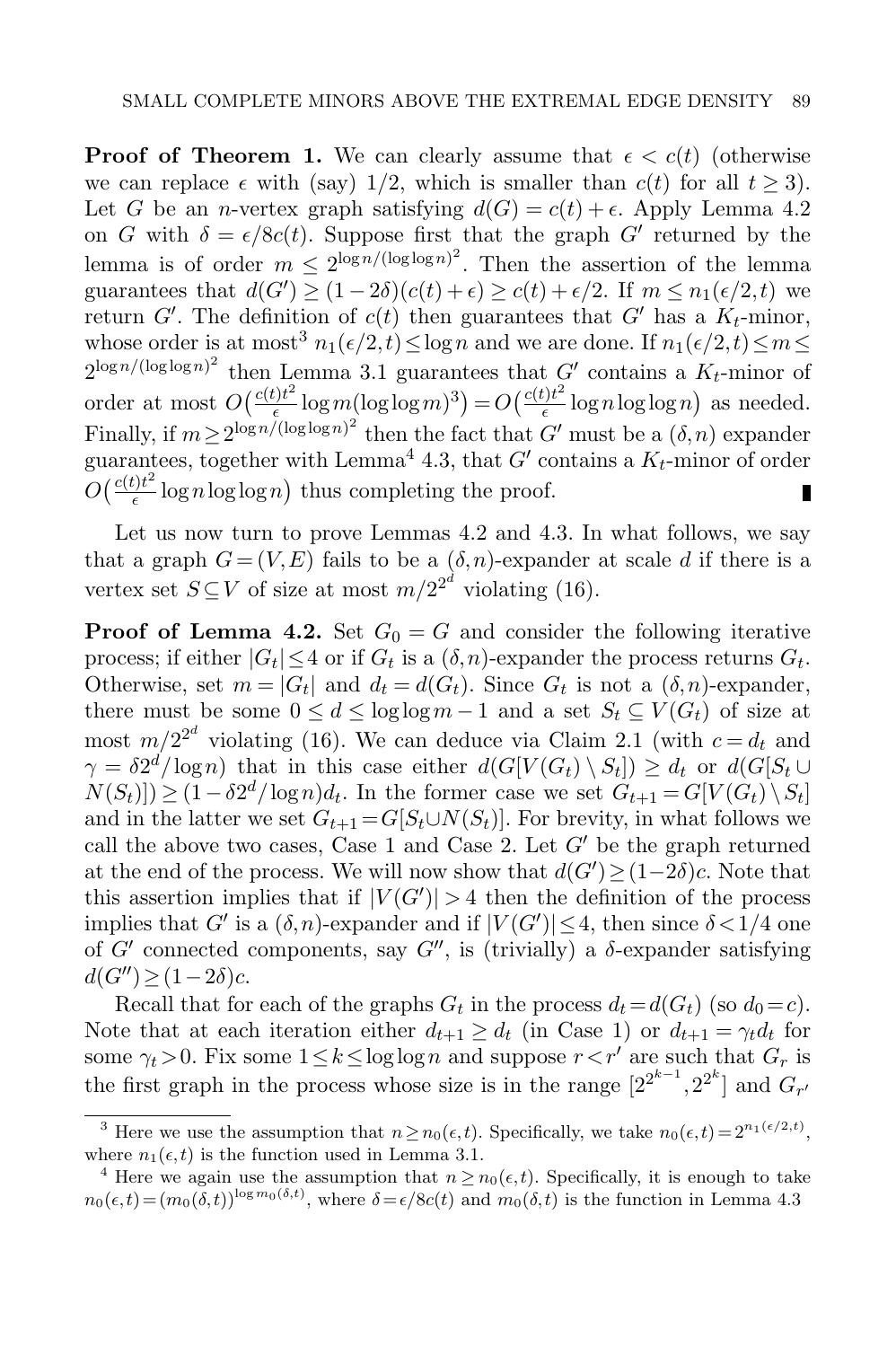is the last such graph in the process. We wish to compute a lower bound on  $d_{r'+1}/d_r$ , that is, a lower bound on the fraction of edge loss that can occur when "passing" through the interval  $[2^{2^{k-1}}, 2^{2^k}]$ . Observe that if at some iteration  $r \le t \le r'$  of the process, the graph  $G_t$  fails to be a  $(\delta, n)$ -expander at scale d, then either  $\gamma_t \ge 1$  (Case 1), or  $|G_{t+1}| \le |G_t|/2^{2^d}$ . For each  $0 \le d \le k$ let  $a_d$  be the number of times Case 2 occurred due to  $G_t$  failing to be a  $(\delta,n)$ -expander at scale d. Then we have

<span id="page-15-1"></span>
$$
1 \leq |G_{r'+1}| \leq |G_r| / \prod_{d=0}^k 2^{a_d 2^d} \leq 2^{2^k} / \prod_{d=0}^k 2^{a_d 2^d},
$$

implying that

$$
(17) \qquad \qquad \sum_{d=0}^k a_d 2^d \le 2^k.
$$

Now, if at some iteration  $r \le t \le r'$  Case 2 happened due to the fact that  $G_t$  failed to be a  $(\delta, n)$ -expander at scale d, then (as noted above) we know that in this case

<span id="page-15-0"></span>(18) 
$$
\gamma_t \ge 1 - \delta 2^d / \log n.
$$

Using that  $a_d$  was the number of times  $\gamma_t$  satisfied [\(18\)](#page-15-0), we have that

$$
d_{r'+1}/d_r = \prod_{t=r}^{r'} \gamma_t \ge \prod_{d=0}^k \left(1 - \frac{\delta 2^d}{\log n}\right)^{a_d} \ge \left(1 - \delta \sum_{d=0}^k \frac{a_d 2^d}{\log n}\right) \ge \left(1 - \frac{\delta 2^k}{\log n}\right),
$$

where the last inequality follows from [\(17\)](#page-15-1). We have thus established that  $d_t$  goes down by a factor of at most  $1 - \delta 2^k / \log n$  when the process passes through the interval  $[2^{2^{k-1}}, 2^{2^k}]$ . Hence, altogether  $d_t$  can decrease by a factor of at most

(19) 
$$
\prod_{k=1}^{\log \log n} \left(1 - \frac{\delta 2^k}{\log n}\right) \ge 1 - \frac{\delta}{\log n} \sum_{k=1}^{\log \log n} 2^k \ge 1 - 2\delta.
$$

So when the process ends we indeed obtain a  $(\delta, n)$ -expander  $G_{t'}$  satisfying  $d(G_{t'})\geq c(1-2\delta).$ П

As it turns out the proof of Lemma [4.3](#page-13-2) can be obtained by repeating almost verbatim the proofs of Claims [3.3,](#page-7-4) [3.5,](#page-8-1) [3.6](#page-9-2) and [3.7,](#page-10-1) while replacing the notion of  $\delta$ -expander with  $(\delta, n)$ -expander, and making some minor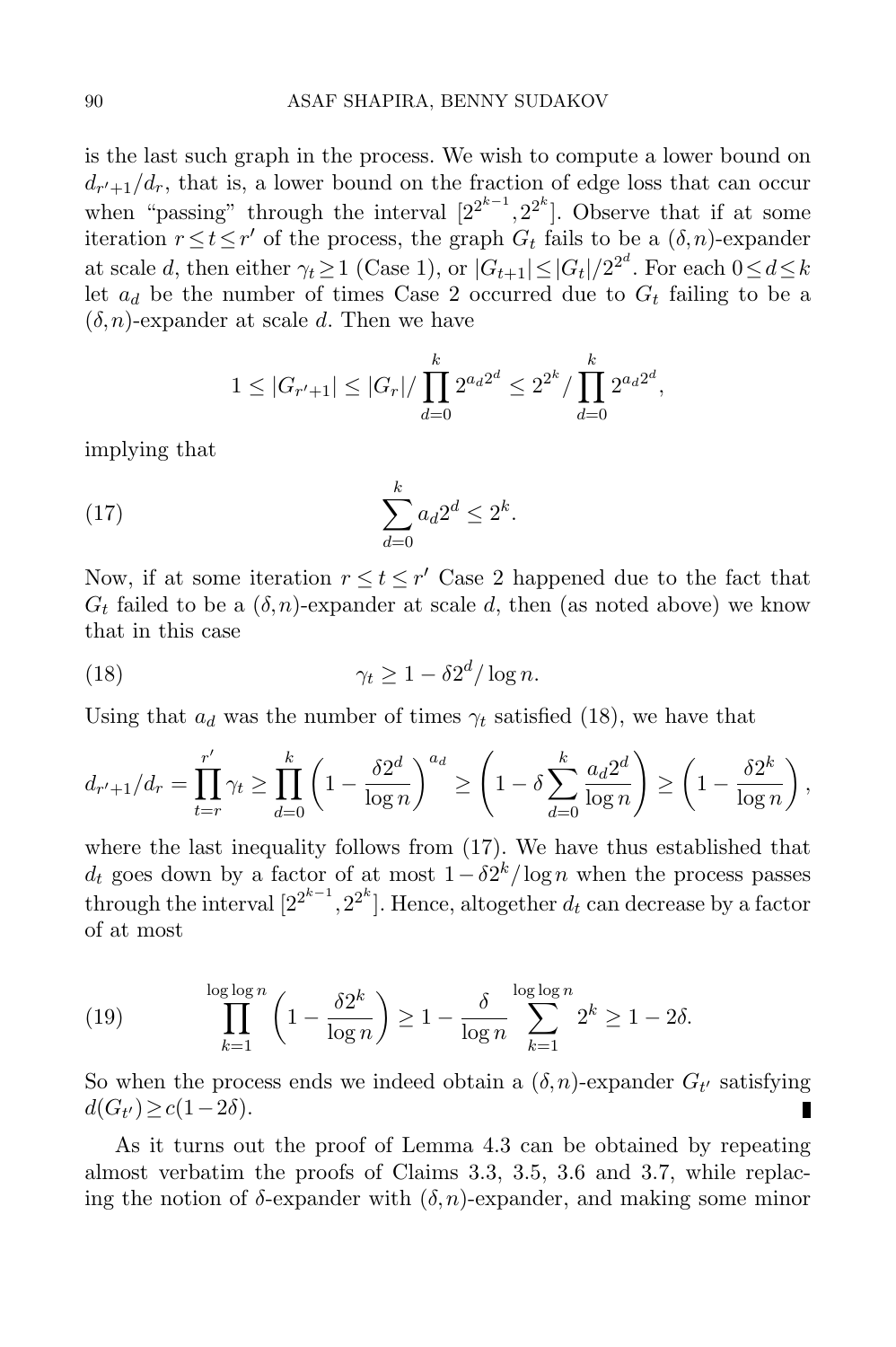adaptations to the calculations. Hence we only state the appropriate variants of these claims. The detailed proofs of these claims can be found in the appendix of the arxiv version of this paper [\[21\]](#page-18-19). The proof of Lemma [4.3](#page-13-2) follows immediately from Claims [4.5,](#page-16-1) [4.6](#page-16-2) and [4.7.](#page-16-3)

**Claim 4.4.** Suppose U and V are two vertex sets in an m-vertex graph  $G$ such that the following condition holds for every integer  $0 \le d \le \log \log m - 1$ ; whenever  $|B_k(U)| \le m/2^{2^d}$  we have

(20) 
$$
|N(B_{k+1}(U))| \ge \frac{\delta 2^d}{10 \log n} |B_k(U)|,
$$

and a similar condition holds with respect to  $V$ . Then there is a path connecting U to V of length at most  $\frac{20}{\delta} \log n(\log \log n)$ .

<span id="page-16-1"></span>Claim 4.5. The following holds for all  $\delta > 0$  integer t and large enough  $n \geq$  $n_0(\delta, t)$ . If G is a  $(\delta, n)$ -expander on m vertices with  $2^{\log n/(\log \log n)^2} \le m \le n$ then one of the following holds;

- 1. G has t vertices  $v_1, \ldots, v_t$  each of degree at least  $\log^4 m$ .
- 2. Set  $\gamma = \frac{\delta \log m}{5 \log n}$  $\frac{\partial \log m}{\partial \log n}$ . Then G contains t disjoint vertex sets  $S_1, \ldots, S_t$  such that  $G[S_i]$  is a  $\gamma$ -expanding ball,  $m^{1/5} \leq |S_i| \leq m^{1/4}$  and every vertex in  $G[S_i]$ has degree at most  $\log^4 m$ .

<span id="page-16-2"></span>Claim 4.6. The following holds for all  $\delta > 0$  integer t and large enough  $n \geq n_0(\delta, t)$ . If G is a  $(\delta, n)$ -expander on  $2^{\log n/(\log \log n)^2} \leq m \leq n$  vertices which has t vertices as in the first case of Claim [4.5](#page-16-1) then it has a  $K_t$ -minor of order  $O(\frac{t^2}{\delta})$  $\frac{t^2}{\delta} \log n \log \log n$ .

<span id="page-16-3"></span>Claim 4.7. The following holds for all  $\delta > 0$  integer t and large enough  $n \geq n_0(\delta, t)$ . If G is a  $(\delta, n)$ -expander on  $2^{\log n/(\log \log n)^2} \leq m \leq n$  vertices which has t sets as in the second case of Claim [4.5](#page-16-1) then it has a  $K_t$ -minor of order  $O(\frac{t^2}{\delta})$  $\frac{t^2}{\delta} \log n \log \log n$ .

## 5. Concluding Remarks and Open Problems

<span id="page-16-0"></span>• Of course, the obvious open problem is to close the  $O(\log \log n)$  gap between the upper bound of Theorem [1](#page-1-0) and the simple lower bound mentioned in Section [1.](#page-0-0) It seems that we have pushed our approach to the limit, and that in order to obtain a  $K_t$ -minor of order  $C(\epsilon) \log n$  some new ideas are needed.

We note that the proof of [\[6\]](#page-18-5) showing that  $(2^{t-2} + \epsilon)n$  edges suffice to guarantee a  $K_t$ -minor of order  $C(\epsilon)$ logn proceeds by applying the well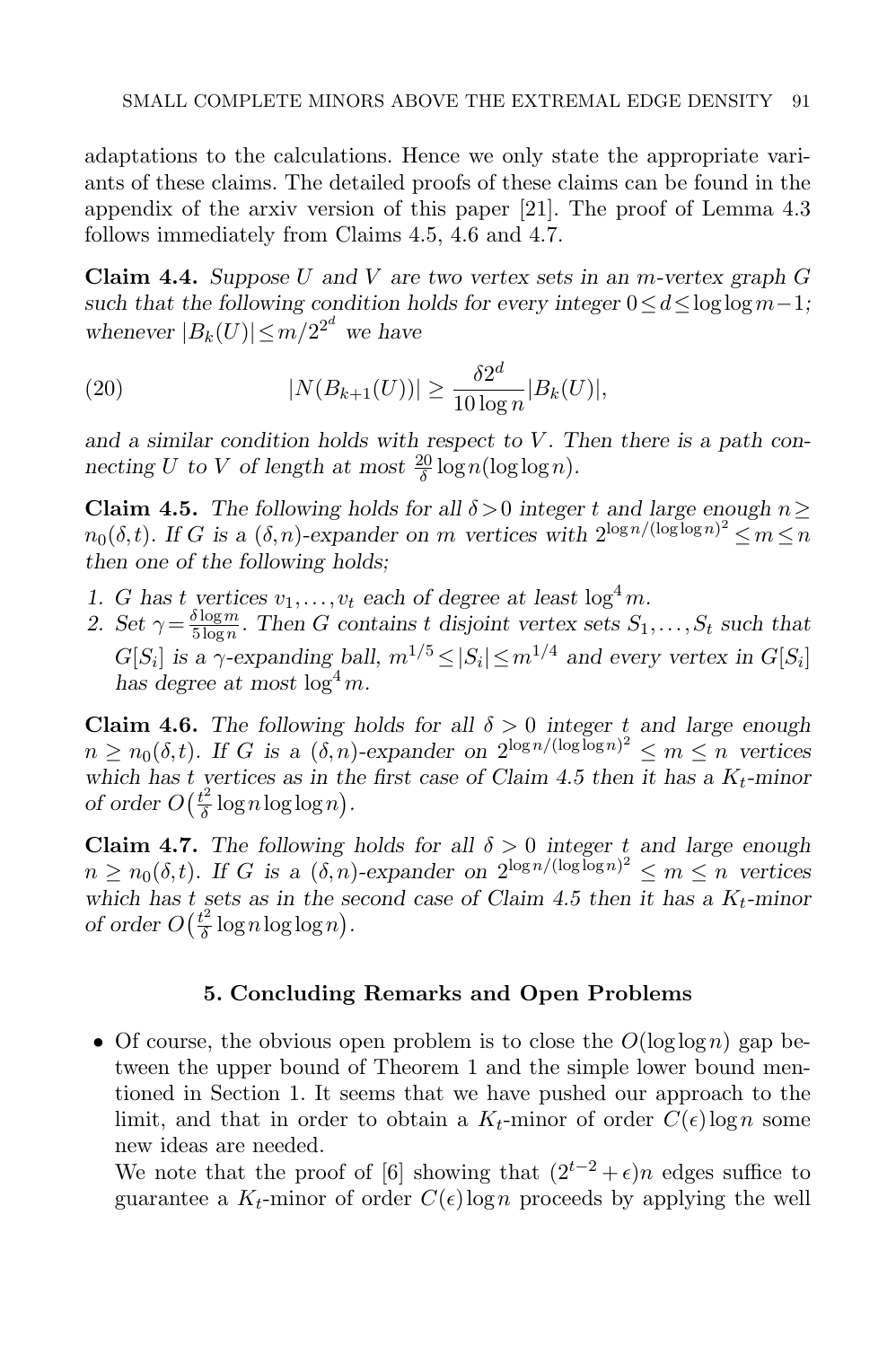known argument showing that  $c(t) \leq 2^{t-3}$ . In some sense, we are able to prove our bound already for  $d(G) \geq c(t) + \epsilon$  since we do not implicitly prove any bound on  $c(t)$  but instead rely on it as a black-box. Having said that, it might very well be possible to use one of the proofs that give a tight bound on  $c(t)$  to improve our lower bound.

- A natural variant of the problem studied here concerns topological  $K_t$ minors. As noted in [\[6\]](#page-18-5), the method of [\[11\]](#page-18-8) can probably be used to show that a graph with  $4^{t^2}n$  edges has a topological  $K_t$ -minor of order  $O(\log n)$ . However, it is known (see [\[3\]](#page-17-2) and [\[4\]](#page-18-18)) that there is a smallest  $c'(t) = \Theta(t^2)$ such that any graph with  $c'(t)n$  edges has a topological  $K_t$ -minor. It thus seems reasonable to conjecture that if  $G$  is an *n*-vertex graph with  $(c'(t) + \epsilon)n$  edges then G must contain a topological  $K_t$ -minor of order at most  $C(\epsilon) \log n$ . We suspect that the ideas and tools in the present paper should allow one to prove (at least) a weaker version of this conjecture, giving a topological  $K_t$ -minor of order at most  $C(\epsilon) \log n$  poly $(\log \log n)$ .
- Let us say that a graph G is  $\epsilon$ -far from being  $K_t$ -minor free if one should remove from G at least  $\epsilon n$  edges in order to turn G into a  $K_t$ -minor free graph. We conjecture that if G is  $\epsilon$ -far from being  $K_t$ -minor free then G has a  $K_t$ -minor of order  $C(\epsilon) \log n$ . At the moment, we are unable to prove even a weaker result in which the  $K_t$ -minor is of order  $C(\epsilon)$ logn poly(loglogn). One approach to proving such a result would be to prove a strengthened version of Lemma [1.2](#page-3-0) stating that for any  $\delta > 0$ , and large enough graph G one can remove from G at most  $\delta n$ edges and thus obtain a graph  $G'$  in which every connected component is a  $\delta$ -expander. Note that Lemma [3.2](#page-7-0) together with the above variant of Lemma [1.2](#page-3-0) would immediately resolve the above conjecture (with the slightly weaker bound  $O(\log n \text{ poly}(\log \log n))$ . Finally, observe that any graph with  $(c(t) + \epsilon)n$  edges is by definition  $\epsilon$ -far from being  $K_t$ -minor free, hence this conjecture strengthens the problem raised in [\[6\]](#page-18-5). One can of course raise the same conjecture with respect to topological minors.

Acknowledgment. We would like to thank Jie Ma for stimulating discussions.

## References

- <span id="page-17-1"></span>[1] N. Alon, P. Seymour and R. Thomas: A separator theorem for nonplanar graphs, J. Amer. Math. Soc. 3 (1990), 801–808.
- <span id="page-17-0"></span>[2] S. Arora, B. Barak and D. Steurer: Subexponential algorithms for unique games and related problems, Proc of FOCS 2010, 563–572.
- <span id="page-17-2"></span>[3] B. BOLLOBÁS and A. THOMASON: Highly linked graphs,  $Combinatorica$  **16** (1996), 313–320.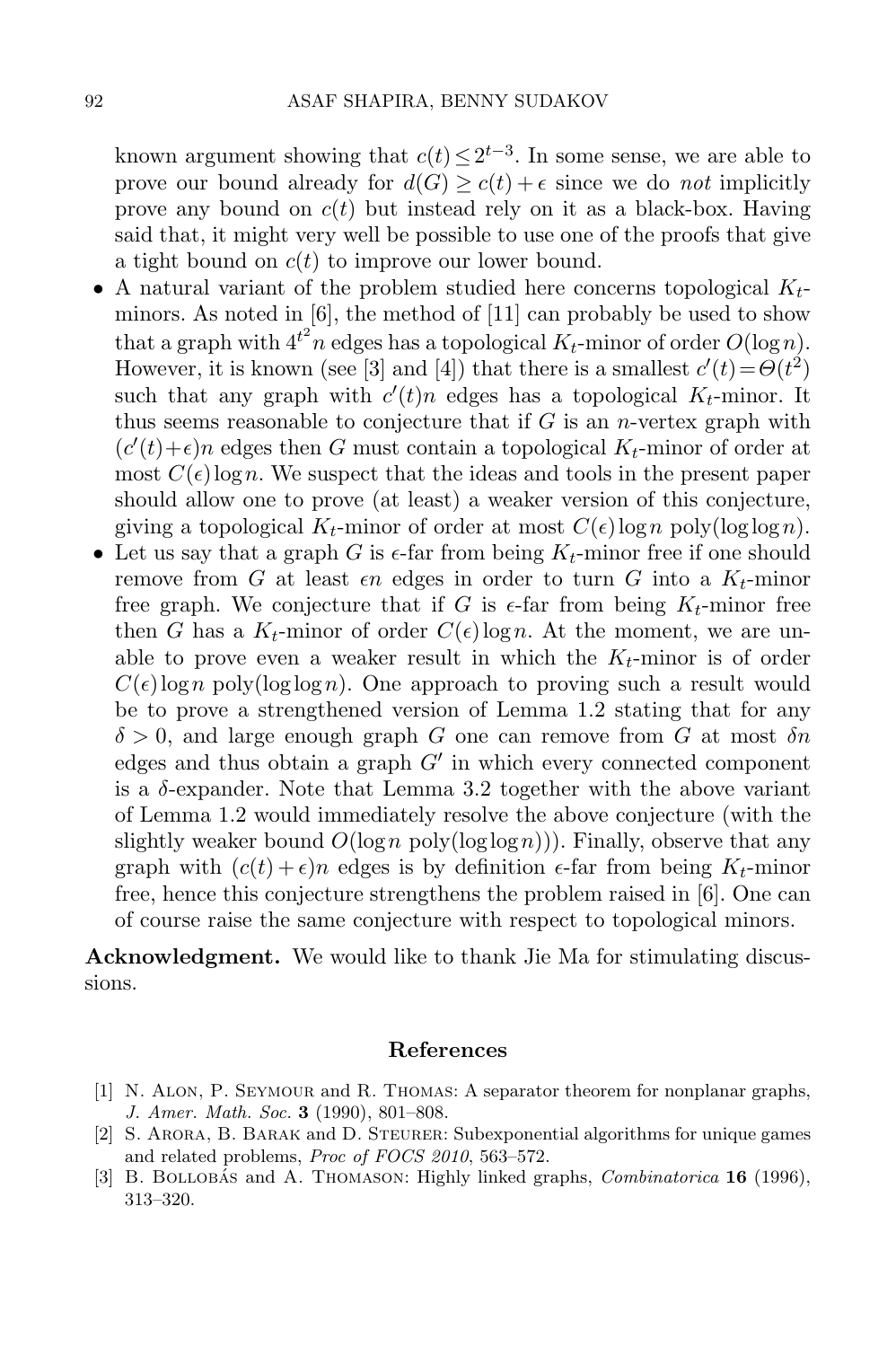- <span id="page-18-18"></span>[4] R. DIESTEL: Graph Theory,  $(4^{th}$  Edition), Springer, Heidenberg, 2012.
- [5] V. Dujmovic, D. J. Harvey, G. Joret, B. Reed and D. R. Wood: A linear-time algorithm for finding a complete graph minor in a dense graph, Manuscript 2012.
- <span id="page-18-5"></span>[6] S. Fiorini, G. Joret, D. O. Theis and D. R. Wood: Small minors in dense graphs, European J. Combinatorics 33 (2012), 1226–1245.
- <span id="page-18-11"></span>[7] O. GOLDREICH and D. RON: A sublinear bipartiteness tester for bounded degree graphs, Combinatorica 19 (1999), 335–373.
- <span id="page-18-13"></span>[8] S. HOORY, N. LINIAL and A. WIGDERSON: Expander graphs and their applications, Bull. AMS 43 (2006), 439-561.
- <span id="page-18-16"></span>[9] J. KLEINBERG and R. RUBINFELD: Short paths in expander graphs, *Proc.*  $37<sup>t</sup>h$  Symposium on Foundations of Computer Science (FOCS), IEEE Comput. Soc. Press, 1996, 86–95.
- <span id="page-18-10"></span>[10] J. KOMLÓS and M. SIMONOVITS: Szemerédi's Regularity Lemma and its applications in graph theory, in: Combinatorics, Paul Erdős is Eighty, Vol II (D. Miklós, V. T. Sós, T. Szőnyi eds.), János Bolyai Math. Soc., Budapest (1996), 295–352.
- <span id="page-18-8"></span>[11] A. Kostochka and L. Pyber: Small topological complete subgraphs of "dense" graphs, Combinatorica 8 (1988), 83–86.
- <span id="page-18-2"></span>[12] A. Kostochka: Lower bound of the Hadwiger number of graphs by their average degree, Combinatorica 4 (1984), 307–316.
- <span id="page-18-14"></span>[13] M. KRIVELEVICH and B. SUDAKOV: Pseudo-random graphs, in: More sets, graphs and numbers, E. Gyori, G. O. H. Katona and L. Lovász, Eds., Bolyai Society Mathematical Studies Vol. 15 (2006), 199–262.
- <span id="page-18-17"></span>[14] M. KRIVELEVICH and B. SUDAKOV: Minors in expanding graphs, Geometric and Functional Analysis 19 (2009), 294–331.
- <span id="page-18-6"></span>[15] A. LUBOTZKY, R. PHILLIPS and P. SARNAK: Ramanujan graphs, *Combinatorica* 8 (1988), 261–277.
- <span id="page-18-0"></span>[16] W. Mader: Homomorphieeigenschaften und mittlere kantendichte von graphen, Math. Ann. **174** (1967), 265-268.
- <span id="page-18-1"></span>[17] W. MADER: Homomorphiesätze für graphen, *Math. Ann.* 178 (1968), 154–168.
- <span id="page-18-7"></span>[18] J. S. Myers: Graphs without large complete minors are quasi-random, Combinatorics, Probability and Computing  $11$  (2002), 571–585.
- <span id="page-18-15"></span>[19] S. Plotkin, S. Rao and W. Smith: Shallow excluded minors and improved graph decompositions, Proc.  $5<sup>t</sup>h$  ACM-SIAM Symposium on Discrete Algorithms (SODA), ACM, New York, 1994, 462–470.
- [20] N. ROBERTSON and P. D. SEYMOUR: Graph minors XIII, the disjoint paths problem, J. Combin. Theory Ser. B 63 (1995), 65–110.
- <span id="page-18-19"></span>[21] A. Shapira and B. Sudakov: Small Complete Minors Above the Extremal Edge Density, [arXiv:1208.3568.](http://arxiv.org/abs/1208.3568)
- <span id="page-18-9"></span>[22] E. SZEMERÉDI: Regular partitions of graphs, in: Proc. Colloque Inter. CNRS (J. C. Bermond, J. C. Fournier, M. Las Vergnas and D. Sotteau, eds.), 1978, 399–401.
- <span id="page-18-3"></span>[23] A. Thomason: An extremal function for contractions of graphs, Math. Proc. Cambridge Philos. Soc. 95 (1984), 261–265.
- <span id="page-18-4"></span>[24] A. Thomason: The extremal function for complete minors, J. Combin. Theory Ser. B 81 (2001), 318–338.
- <span id="page-18-12"></span>[25] L. Trevisan: Approximation algorithms for unique games, Theory of Computing 4 (2008), 111–128.